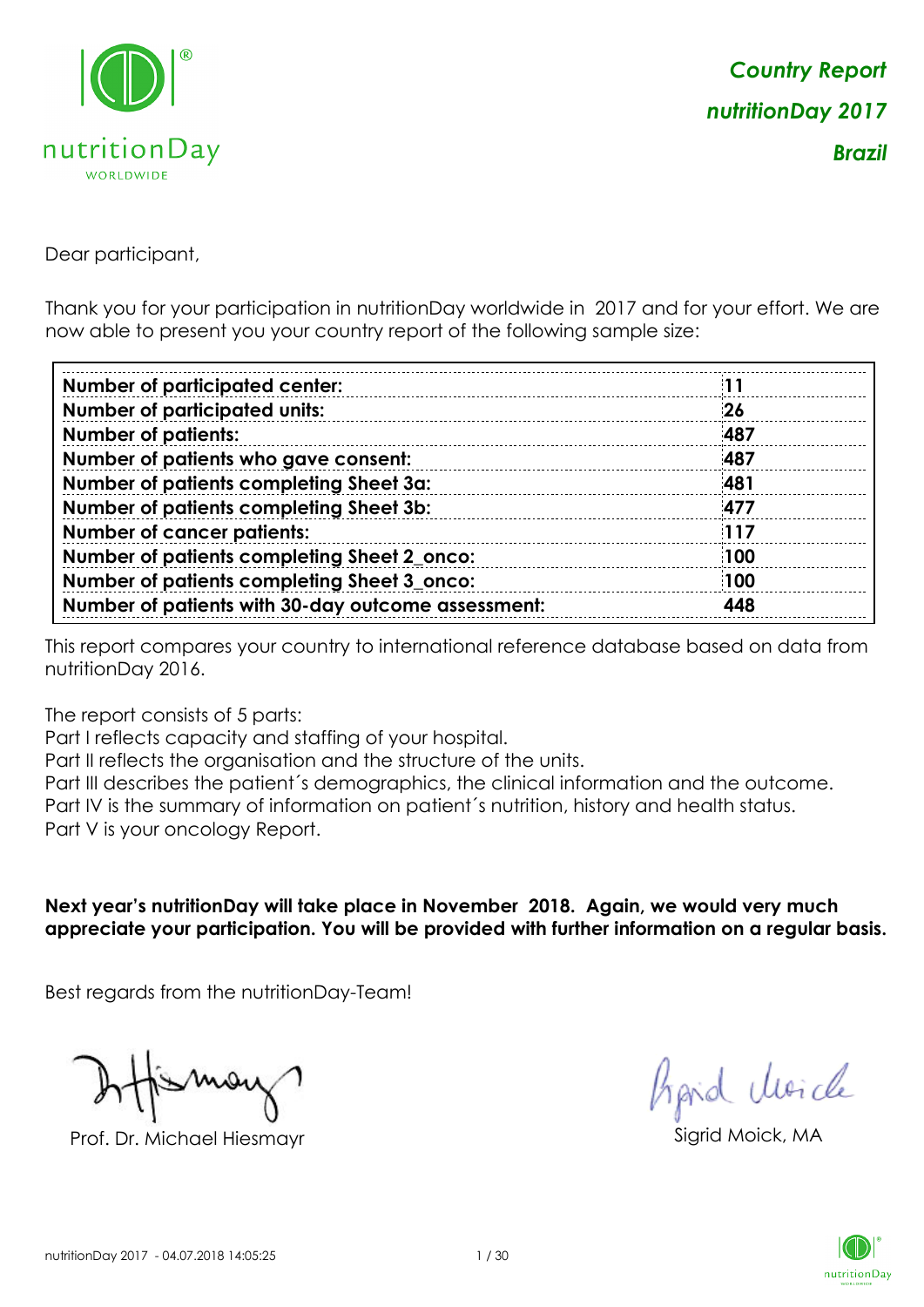## *I. Hospital capacity and staffing ("Hospital sheet")*

|                                                                                    | <b>YOUR RESULTS</b> | <b>REFERENCE RESULTS</b> |
|------------------------------------------------------------------------------------|---------------------|--------------------------|
| 1. Total number of beds in hospital                                                | 227 [186-422]       | 290 [162-548]            |
|                                                                                    |                     |                          |
| 2. Total number of admissions in the hospital last year                            | 12609 [8167-20448]  | 16544 [7529-35485]       |
|                                                                                    |                     |                          |
| 3. Total number of staff in the hospital                                           |                     |                          |
| <b>Total medical doctors</b>                                                       | 280 [136-648]       | 161 [64-352]             |
| <b>Medical specialists</b>                                                         | 245 [78-462]        | 108 [42-202]             |
| Medical non-specialists                                                            | 22 [16-92]          | 33 [11-78]               |
| <b>Nurses</b>                                                                      | 113 [75-159]        | 347 [123-753]            |
| <b>Dieticians</b>                                                                  | $3 [0-12]$          | $4[2-8]$                 |
| <b>Nutritionists</b>                                                               | $8 [7-16]$          | $1[0-4]$                 |
| Pharmacists                                                                        | 12 [5-24]           | 6 [3-17]                 |
| Kitchen staff                                                                      | 60 [35-72]          | 29 [13-53]               |
|                                                                                    |                     |                          |
| <b>Full time equivalent</b>                                                        |                     |                          |
| <b>Total medical doctors</b>                                                       | 3590 [3590-3590]    | 119 [53-333]             |
| <b>Medical specialists</b>                                                         |                     | 88 [43-204]              |
| Medical non-specialists                                                            |                     | 31 [10-79]               |
| <b>Nurses</b>                                                                      | 76 [58-438]         | 309 [119-725]            |
| <b>Dieticians</b>                                                                  | $4[4-4]$            | $4[2-7]$                 |
| <b>Nutritionists</b>                                                               | 40 [24-55]          | $1[0-3]$                 |
| Pharmacists                                                                        | 37 [20-39]          | $5[3-15]$                |
| Kitchen staff                                                                      | 126 [89-163]        | 22 [13-46]               |
|                                                                                    |                     |                          |
| 4. Does the hospital have a nutrition care strategy?                               | 1Yes                | 203 (77.5%) Yes          |
|                                                                                    |                     |                          |
| 5. Which nutrition-related standards or routine activities exist in your hospital? |                     |                          |
| Nutrition training is available                                                    | 4 (36.4%) Yes       | 170 (64.9%) Yes          |
| Nutrition steering committee is available                                          | 1Yes                | 151 (57.6%) Yes          |
| Quality indicators are recorded and reported to national<br>or regional level      | 3 (27.3%) Yes       | 105 (40.1%) Yes          |
| Quality indicators are used for internal benchmarking                              | 9 (81.8%) Yes       | 134 (51.1%) Yes          |
| Patient feedback about food and food service is collected<br>using a questionnaire | 9 (81.8%) Yes       | 184 (70.2%) Yes          |
| None                                                                               |                     | 17 (6.5%) Yes            |
| No answer given                                                                    |                     |                          |

### **6. Which codes are available /routinely used in your hospital for billing and reimbursement purposes?**

| <b>Codes available</b>     |               |                 |
|----------------------------|---------------|-----------------|
| <b>Nutrition Support</b>   | 9 (81.8%) Yes | 121 (46.2%) Yes |
| Oral nutrition supplements | 8 (72.7%) Yes | 99 (37.8%) Yes  |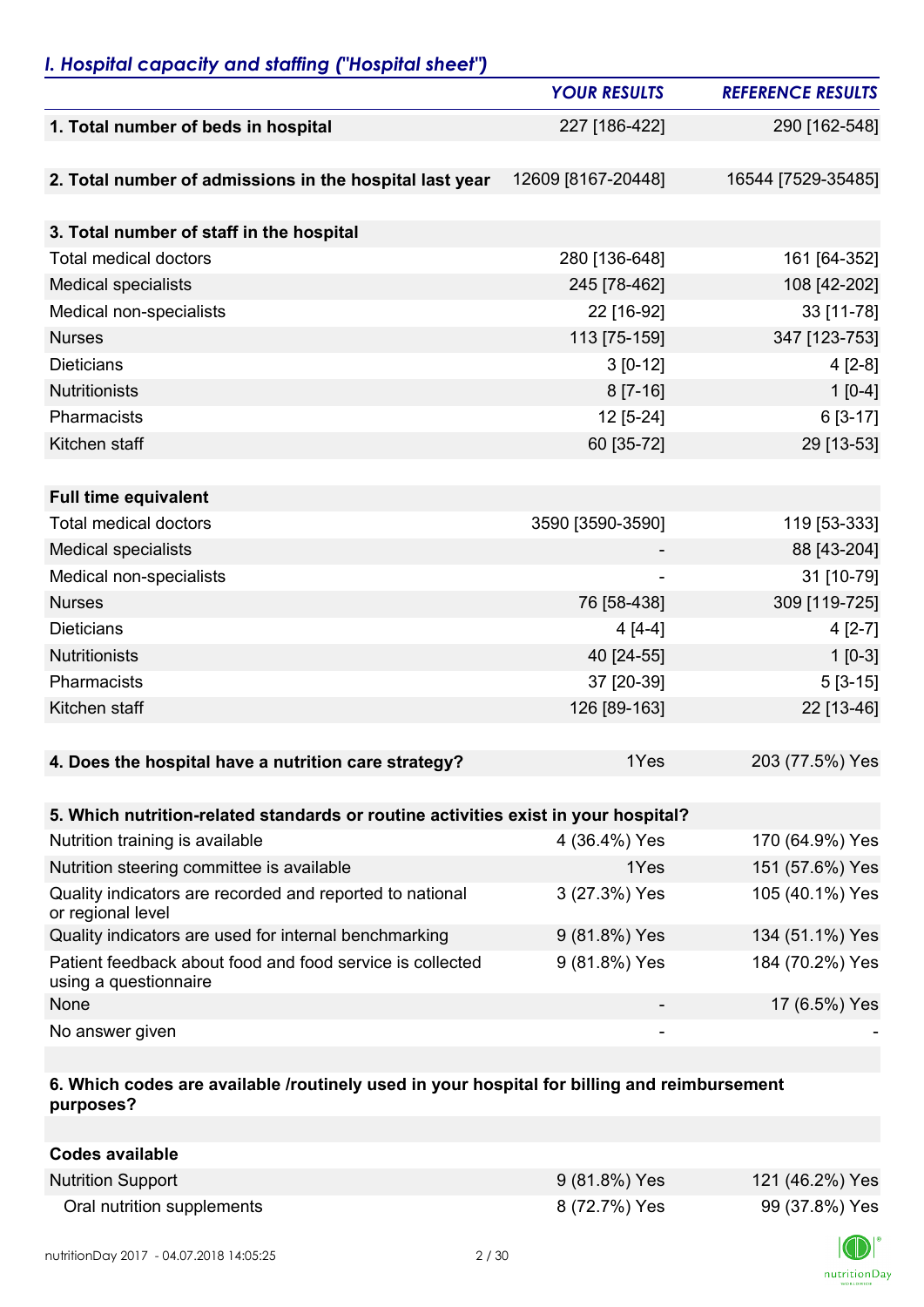| Parenteral nutrition                                      | 1Yes                     | 139 (53.1%) Yes |
|-----------------------------------------------------------|--------------------------|-----------------|
| <b>Enteral nutrition</b>                                  | 1Yes                     | 119 (45.4%) Yes |
| Dietary counseling                                        | 3 (27.3%) Yes            | 86 (32.8%) Yes  |
| Specific dietary interventions                            | 5 (45.5%) Yes            | 70 (26.7%) Yes  |
| Screening for malnutrition                                | 2 (18.2%) Yes            | 61 (23.3%) Yes  |
| <b>Risk of malnutrition</b>                               | 1 (9.1%) Yes             | 63 (24.0%) Yes  |
| Malnutrition (in general)                                 | 1 (9.1%) Yes             | 118 (45.0%) Yes |
| Severity of malnutrition (i.e. mild, moderate, severe)    |                          | 114 (43.5%) Yes |
| No information available from billing/finance/controlling |                          | 39 (14.9%) Yes  |
| No answer given                                           | $\overline{\phantom{0}}$ | 21 (8.0%)       |
|                                                           |                          |                 |
| <b>Codes routinely used</b>                               |                          |                 |
| <b>Nutrition Support</b>                                  | 9 (81.8%) Yes            | 100 (38.2%) Yes |
| Oral nutrition supplements                                | 9 (81.8%) Yes            | 82 (31.3%) Yes  |
| Parenteral nutrition                                      | 1Yes                     | 123 (46.9%) Yes |
| <b>Enteral nutrition</b>                                  | 1Yes                     | 103 (39.3%) Yes |
| Dietary counseling                                        | 4 (36.4%) Yes            | 68 (26.0%) Yes  |
| Specific dietary interventions                            | 5 (45.5%) Yes            | 59 (22.5%) Yes  |
| Screening for malnutrition                                | 2 (18.2%) Yes            | 48 (18.3%) Yes  |
| <b>Risk of malnutrition</b>                               | 1 (9.1%) Yes             | 44 (16.8%) Yes  |
| Malnutrition (in general)                                 | 1 (9.1%) Yes             | 98 (37.4%) Yes  |
| Severity of malnutrition (i.e. mild, moderate, severe)    | 1 (9.1%) Yes             | 98 (37.4%) Yes  |
| No information available from billing/finance/controlling |                          | 46 (17.6%) Yes  |
| No answer given                                           |                          | 31(1.5%)        |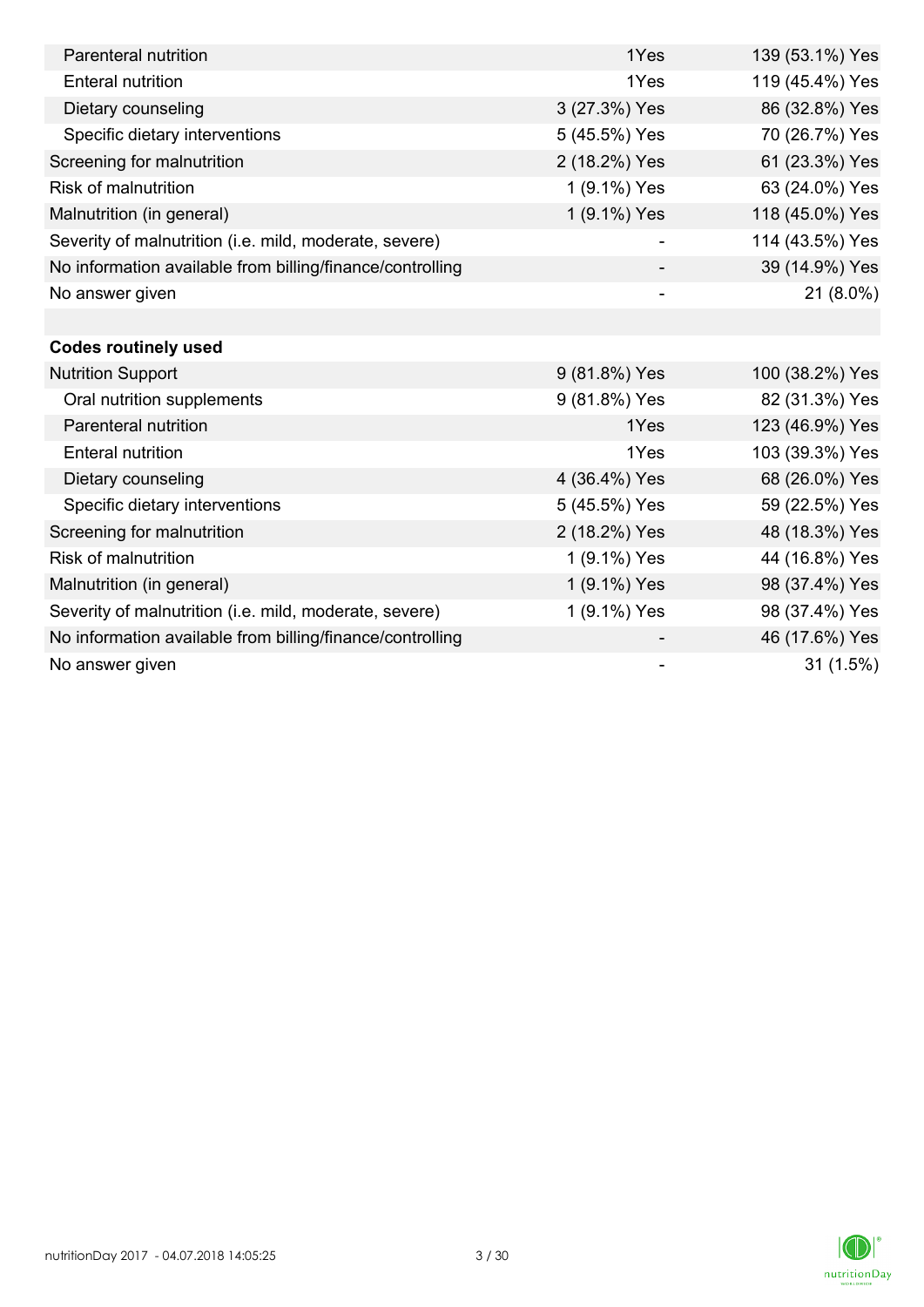# *II. Unit organisation and structures ("Sheet 1a/1b")*

|                                                                       | <b>YOUR RESULTS</b>      | <b>REFERENCE RESULTS</b> |
|-----------------------------------------------------------------------|--------------------------|--------------------------|
|                                                                       |                          |                          |
| Internal Medicine / General                                           | 16 (61.5%)               | 20.2%                    |
| Internal Medicine / Cardiology                                        |                          | 5.5%                     |
| Internal Medicine / Gastroenterology & hepatology                     | $\overline{\phantom{a}}$ | 6.5%                     |
| <b>Internal Medicine / Geriatrics</b>                                 | ۰                        | 8.2%                     |
| Internal Medicine / Infectious diseases                               |                          | 1.1%                     |
| Internal Medicine / Nephrology                                        |                          | 1.1%                     |
| Internal Medicine / Oncology (incl. radiotherapy)                     | 7 (26.9%)                | 7.6%                     |
| Interdisciplinary                                                     | $1(3.8\%)$               | 4.4%                     |
| Long term care                                                        |                          | 2.1%                     |
| Neurology                                                             | $\overline{\phantom{a}}$ | 2.9%                     |
| Surgery / General                                                     | $1(3.8\%)$               | 17.3%                    |
| Surgery/ Cardiac/Vascular/Thoracic                                    |                          | 1.5%                     |
| Surgery / Neurosurgery                                                | ۰                        | 1.1%                     |
| Surgery / Orthopedic                                                  | $1(3.8\%)$               | 4.2%                     |
| Trauma                                                                |                          | 1.5%                     |
| Ear Nose Throat (ENT)                                                 | ۰                        | 1.5%                     |
| <b>Gynecology / Obstetrics</b>                                        | $\overline{\phantom{a}}$ | 2.1%                     |
| Pediatrics                                                            |                          | 0.0%                     |
| Psychiatry                                                            | $\overline{\phantom{a}}$ | 0.6%                     |
| <b>Others</b>                                                         |                          | 10.7%                    |
|                                                                       |                          |                          |
| 2. Number of registered inpatients at noon                            | 23 [17-34]               | 25 [18-34]               |
|                                                                       |                          |                          |
| 3. Total bed capacity of the unit                                     | 33 [23-45]               | 31 [25-44]               |
|                                                                       |                          |                          |
| 4. Number of each type of staff in the unit for TODAY's morning shift |                          |                          |
|                                                                       |                          |                          |
| <b>Fully trained</b>                                                  |                          |                          |
| <b>Medical doctors</b>                                                | 10 [6-24]                | $4[2-8]$                 |
| <b>Nurses</b>                                                         | $2[1-3]$                 | $5[4-8]$                 |
| Nursing aides                                                         | $7[5-12]$                | $2[1-4]$                 |
| <b>Dieticians</b>                                                     | $1[0-1]$                 | $1[0-1]$                 |
| <b>Nutritionists</b>                                                  | $1[1-1]$                 | $0 [0-1]$                |
| Administrative staff                                                  | $1[1-1]$                 | $1[0-2]$                 |
| Other staff involved in patient care                                  | $2[2-3]$                 | $1[0-3]$                 |
|                                                                       |                          |                          |
| In training                                                           |                          |                          |
| <b>Medical doctors</b>                                                | 21 [15-23]               | $1[0-3]$                 |
| <b>Medical students</b>                                               | $2[1-4]$                 | $0 [0-2]$                |
| <b>Nurses</b>                                                         | $1[0-1]$                 | $1[0-3]$                 |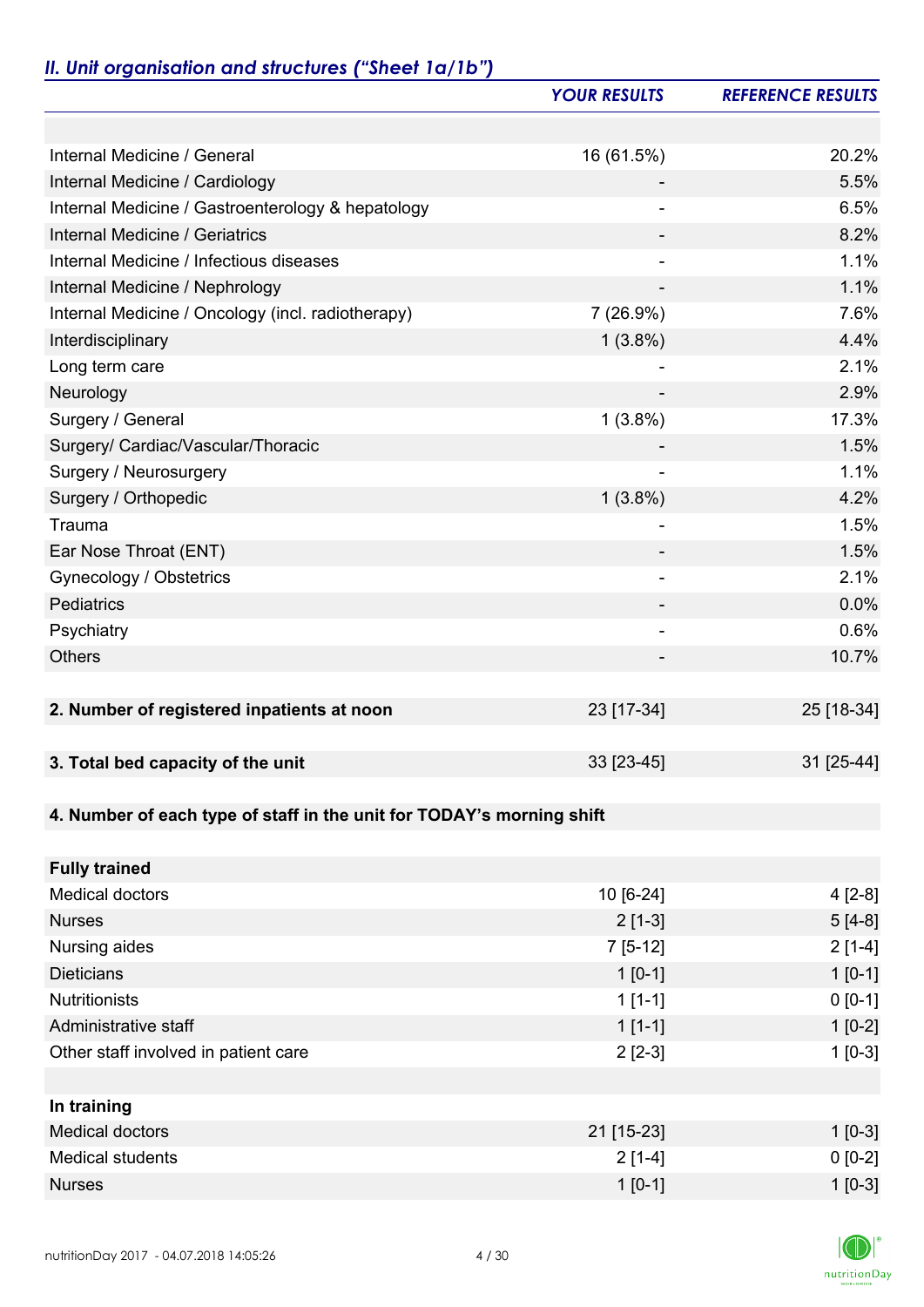| Nursing aides                                                                                       | $0 [0-0]$      | $0[0-0]$        |
|-----------------------------------------------------------------------------------------------------|----------------|-----------------|
| <b>Dieticians</b>                                                                                   | $0 [0-0]$      | $0 [0-0]$       |
| <b>Nutritionists</b>                                                                                | $1[0-1]$       | $0 [0-0]$       |
| Other staff involved in patient care                                                                | $1[1-2]$       | $0 [0-0]$       |
|                                                                                                     |                |                 |
| 5. Is there a nutrition support team in your hospital<br>available?                                 | 26 (100%) Yes  | 337 (74.2%) Yes |
| 6. Does the unit have a nutrition care strategy?                                                    | 26 (100%) Yes  | 330 (72.7%) Yes |
|                                                                                                     |                |                 |
| 7. Is there a person in your unit responsible for<br>nutrition care?                                | 26 (100%) Yes  | 331 (72.9%) Yes |
| 8. Is there a dietician, nutritionist or dietetic assistant<br>available for your unit?             | 26 (100%) Yes  | 410 (90.3%) Yes |
| 9. Is specific staff responsible for providing feeding<br>assistance to patients during meal times? | 20 (76.9%) Yes | 282 (62.1%) Yes |
| 10. How do you MAINLY screen/monitor patients for<br>malnutrition?                                  |                |                 |
| At admission                                                                                        |                |                 |
| No routine screening                                                                                |                | 46 (9.7%) Yes   |
| No fixed criteria                                                                                   |                | 10 (2.1%) Yes   |
| Experience / visual assessment only                                                                 |                | 43 (9.1%) Yes   |
| Weighing / BMI only                                                                                 | 2 (7.7%) Yes   | 66 (13.9%) Yes  |
| <b>Nutritional Risk Screening (NRS) 2002</b>                                                        | 13 (50.0%) Yes | 136 (28.6%) Yes |
| Malnutrition Universal Screening Tool (MUST)                                                        |                | 29 (6.1%) Yes   |
| Malnutrition Screening tool (MST)                                                                   |                | 42 (8.8%) Yes   |
| <b>SNAQ</b>                                                                                         |                | 2 (0.42%) Yes   |
| Other formal tool                                                                                   | 11 (42.3%) Yes | 77 (16.2%) Yes  |
| I do not know                                                                                       |                | 3 (0.63%) Yes   |
| Missing                                                                                             | $\overline{a}$ | $21(4.4\%)$     |
|                                                                                                     |                |                 |
| <b>During hospital stay</b>                                                                         |                |                 |
| No routine monitoring                                                                               |                | 44 (9.3%) Yes   |
| No fixed criteria                                                                                   |                | 44 (9.3%) Yes   |
| Experience / visual assessment only                                                                 | 4 (15.4%) Yes  | 90 (18.9%) Yes  |
| Weighing / BMI only                                                                                 | 7 (26.9%) Yes  | 136 (28.6%) Yes |
| Other formal tool                                                                                   | 15 (57.7%) Yes | 130 (27.4%) Yes |
| I do not know                                                                                       |                | 10 (2.1%) Yes   |
| Missing                                                                                             |                | $21(4.4\%)$     |
|                                                                                                     |                |                 |
| 11a. Do you routinely use guidelines or standards for<br>nutrition care?                            | 25 (100%) Yes  | 354 (78.8%) Yes |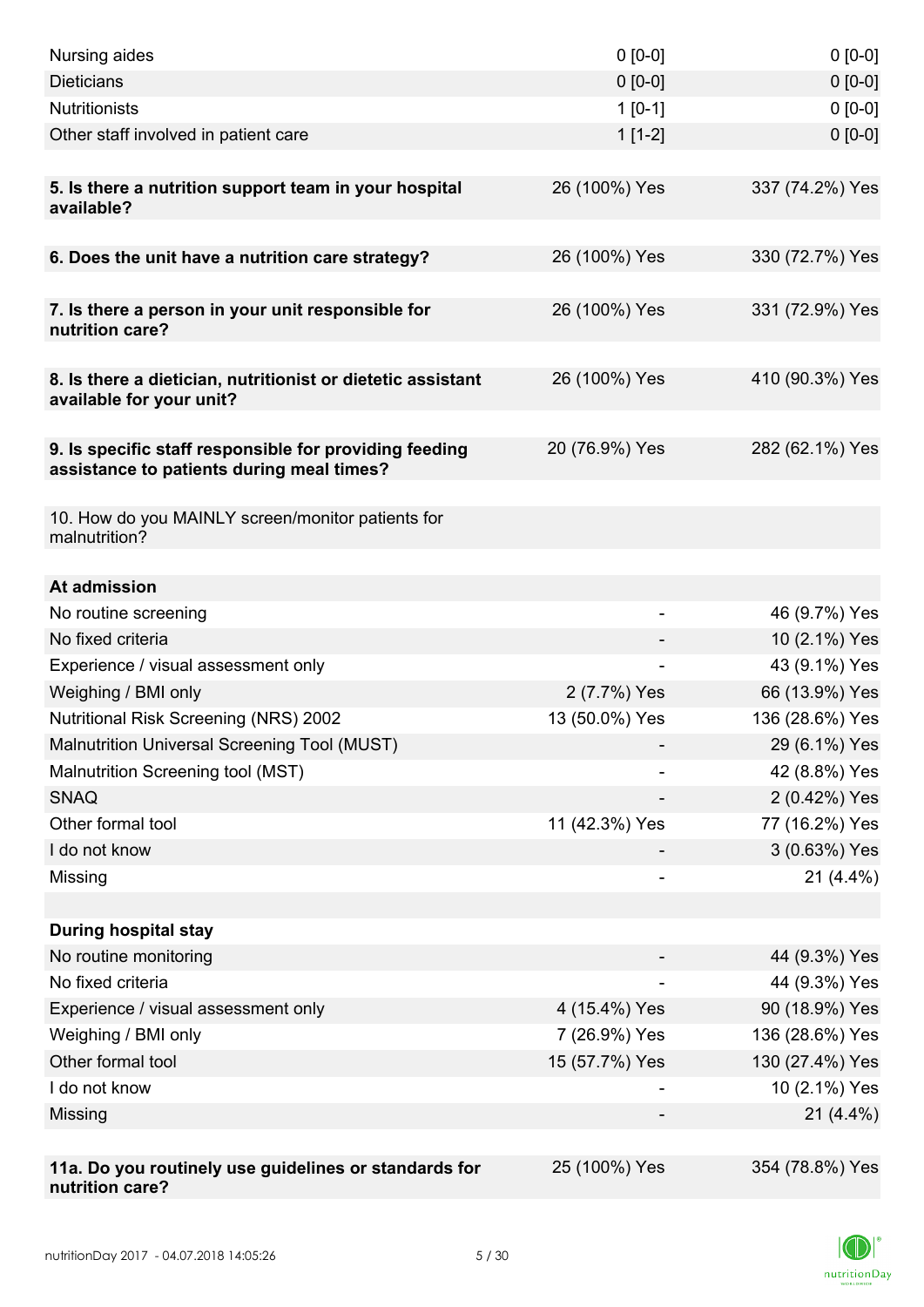| 11b. If yes, which one is mainly used?  |                |                 |
|-----------------------------------------|----------------|-----------------|
| International guidelines                | 9 (36.0%) Yes  | 91 (25.7%) Yes  |
| National guidelines                     | 2 (8.0%) Yes   | 56 (15.8%) Yes  |
| Standards on hospital level             | 11 (44.0%) Yes | 119 (33.6%) Yes |
| Standards on unit level                 | 2 (8.0%) Yes   | 24 (6.8%) Yes   |
| Individual patient nutrition care plans | 1 (4.0%) Yes   | 57 (16.1%) Yes  |
| Other                                   |                | 4 (1.1%) Yes    |
| Missing                                 |                | 3(0.85%)        |

# **12. What is routinely done in your unit for given patient groups?**

| At risk                                                    |                |                 |
|------------------------------------------------------------|----------------|-----------------|
| Watchful waiting                                           | 7 (26.9%) Yes  | 142 (29.9%) Yes |
| Discuss nutrition care activities during ward rounds       | 13 (50.0%) Yes | 199 (41.9%) Yes |
| Develop an individual nutrition care plan                  | 12 (46.2%) Yes | 251 (52.8%) Yes |
| Initiate treatment / nutrition intervention                | 12 (46.2%) Yes | 286 (60.2%) Yes |
| Consult a nutrition expert (dietician, nutritionist, etc.) | 3 (11.5%) Yes  | 292 (61.5%) Yes |
| Consult a medical professional                             | 9 (34.6%) Yes  | 178 (37.5%) Yes |
| Calculate energy requirements                              | 16 (61.5%) Yes | 240 (50.5%) Yes |
| Calculate protein requirements                             | 16 (61.5%) Yes | 234 (49.3%) Yes |
|                                                            |                |                 |
| <b>Malnourished</b>                                        |                |                 |
| Watchful waiting                                           | 2 (7.7%) Yes   | 101 (21.3%) Yes |
| Discuss nutrition care activities during ward rounds       | 12 (46.2%) Yes | 218 (45.9%) Yes |
| Develop an individual nutrition care plan                  | 10 (38.5%) Yes | 267 (56.2%) Yes |
| Initiate treatment / nutrition intervention                | 12 (46.2%) Yes | 316 (66.5%) Yes |
| Consult a nutrition expert (dietician, nutritionist, etc.) | 3 (11.5%) Yes  | 294 (61.9%) Yes |
| Consult a medical professional                             | 3 (11.5%) Yes  | 192 (40.4%) Yes |
| Calculate energy requirements                              | 14 (53.8%) Yes | 270 (56.8%) Yes |
| Calculate protein requirements                             | 14 (53.8%) Yes | 266 (56.0%) Yes |
|                                                            |                |                 |
| <b>Every patient</b>                                       |                |                 |
| Watchful waiting                                           | 19 (73.1%) Yes | 204 (42.9%) Yes |
| Discuss nutrition care activities during ward rounds       | 12 (46.2%) Yes | 131 (27.6%) Yes |
| Develop an individual nutrition care plan                  | 13 (50.0%) Yes | 79 (16.6%) Yes  |
| Initiate treatment / nutrition intervention                | 13 (50.0%) Yes | 61 (12.8%) Yes  |
| Consult a nutrition expert (dietician, nutritionist, etc.) | 23 (88.5%) Yes | 77 (16.2%) Yes  |
| Consult a medical professional                             | 1 (3.8%) Yes   | 105 (22.1%) Yes |
| Calculate energy requirements                              | 8 (30.8%) Yes  | 56 (11.8%) Yes  |
| Calculate protein requirements                             | 8 (30.8%) Yes  | 50 (10.5%) Yes  |
|                                                            |                |                 |
| <b>Never</b>                                               |                |                 |
| Watchful waiting                                           |                | 35 (7.4%) Yes   |
| Discuss nutrition care activities during ward rounds       | 1 (3.8%) Yes   | 38 (8.0%) Yes   |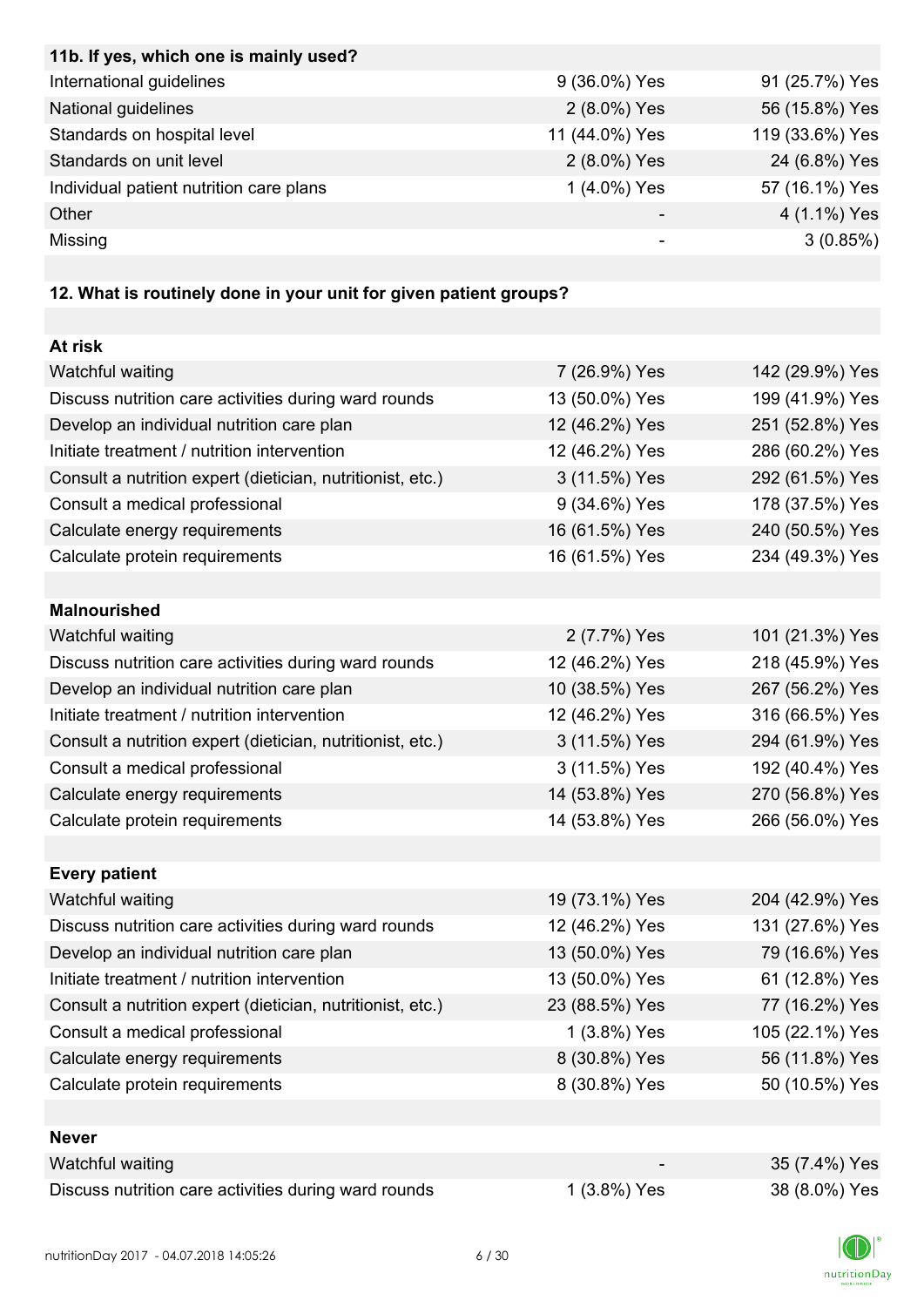| 6 (1.3%) Yes    |
|-----------------|
| 8 (1.7%) Yes    |
| 49 (10.3%) Yes  |
| 51 (10.7%) Yes  |
| 55 (11.6%) Yes  |
|                 |
|                 |
| 22 (4.6%) Yes   |
| 11 (2.3%) Yes   |
| 5 (1.1%) Yes    |
| 5 (1.1%) Yes    |
| 4 (0.84%) Yes   |
| 19 (4.0%) Yes   |
| 12 (2.5%) Yes   |
| 14 (2.9%) Yes   |
|                 |
|                 |
| 300 (63.2%) Yes |
| 70 (14.7%) Yes  |
| 20 (4.2%) Yes   |
| 14 (2.9%) Yes   |
| 164 (34.5%) Yes |
| 60 (12.6%) Yes  |
| 212 (44.6%) Yes |
| 22 (4.6%) Yes   |
| 8 (1.7%) Yes    |
| 1 (0.21%) Yes   |
| 23 (4.8%)       |
|                 |
|                 |
| 350 (73.7%) Yes |
| 348 (73.3%) Yes |
| 292 (61.5%) Yes |
| 198 (41.7%) Yes |
| 389 (81.9%) Yes |
| 385 (81.1%) Yes |
| 58 (12.2%) Yes  |
| 92 (19.4%) Yes  |
| 200 (42.1%) Yes |
| 228 (48.0%) Yes |
| 29 (6.1%) Yes   |
| 6 (1.3%) Yes    |
| $21(4.4\%)$     |
|                 |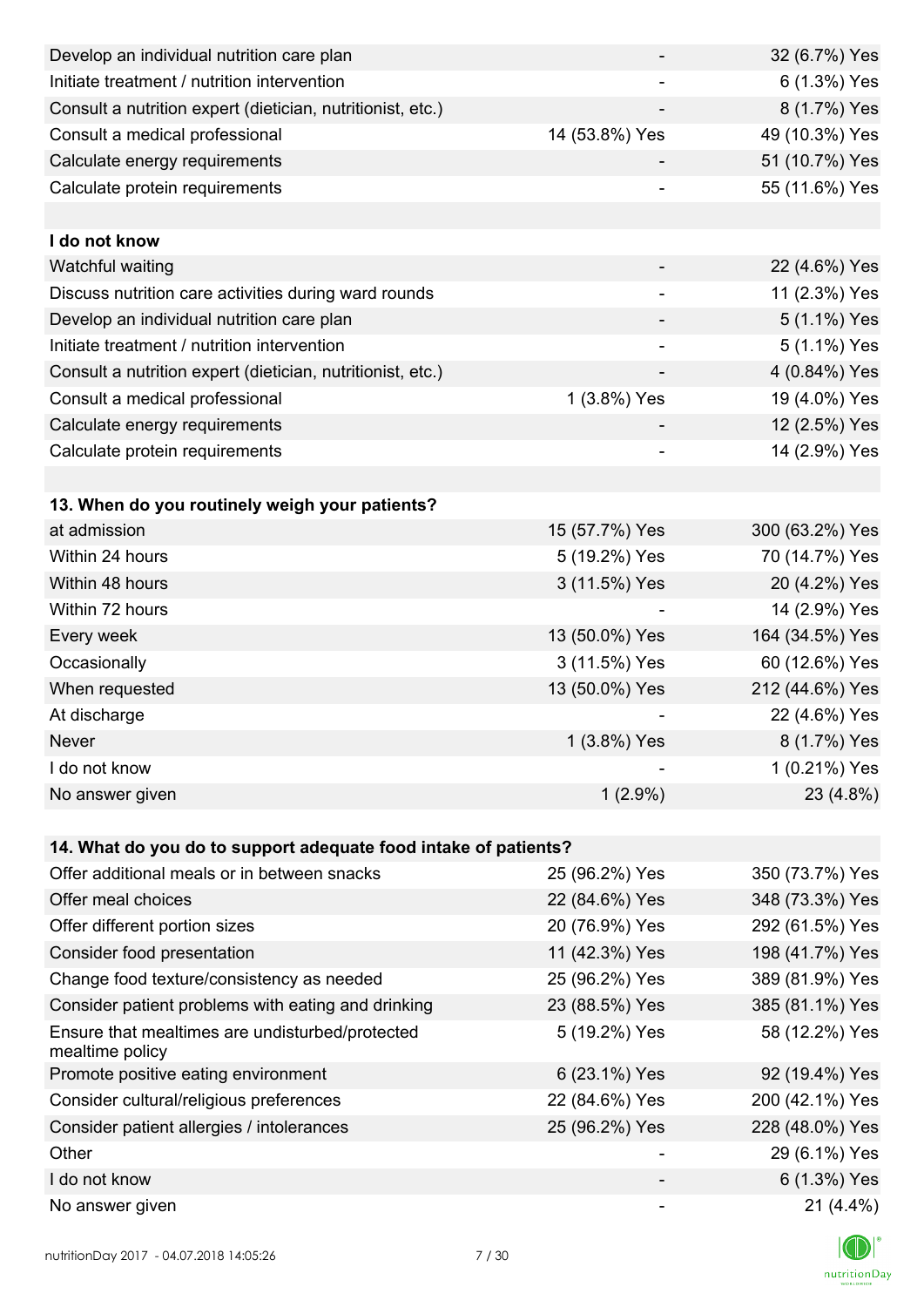| 15. Which nutrition-related standards or routine activities exist in your unit?    |                |                 |
|------------------------------------------------------------------------------------|----------------|-----------------|
| Nutrition training is available                                                    | 25 (96.2%) Yes | 267 (56.2%) Yes |
| Reporting of nutrition related information to hospital<br>managers                 | 21 (80.8%) Yes | 211 (44.4%) Yes |
| Quality indicators are recorded and reported to national<br>or regional level      | 7 (26.9%) Yes  | 131 (27.6%) Yes |
| Quality indicators are used for internal benchmarking                              | 12 (46.2%) Yes | 175 (36.8%) Yes |
| Patient feedback about food and food service is collected<br>using a questionnaire | 20 (76.9%) Yes | 302 (63.6%) Yes |
| None                                                                               |                | 21 (4.4%) Yes   |
| I do not know                                                                      |                | 13 (2.7%) Yes   |
| No answer given                                                                    |                | 37 (7.8%)       |
|                                                                                    |                |                 |
| 16. At admission what is asked and documented?                                     |                |                 |
| Change in weight                                                                   | 25 (96.2%) Yes | 373 (78.5%) Yes |
| Eating habits/difficulties                                                         | 25 (96.2%) Yes | 349 (73.5%) Yes |
| Nutrition before admission                                                         | 23 (88.5%) Yes | 271 (57.1%) Yes |
| None                                                                               |                | 9 (1.9%) Yes    |
| I do not know                                                                      |                | 5 (1.1%) Yes    |
| No answer given                                                                    |                | 39 (8.2%)       |

#### **17. On what forms is there a specific part about eating, nutrition or malnutrition?**

| 26 (100%) Yes                                                          | 335 (70.5%) Yes |
|------------------------------------------------------------------------|-----------------|
| 24 (92.3%) Yes                                                         | 280 (58.9%) Yes |
|                                                                        | 30 (6.3%) Yes   |
|                                                                        | 4 (0.84%) Yes   |
|                                                                        |                 |
|                                                                        |                 |
| 3 (11.5%) Yes                                                          | 171 (36.0%) Yes |
| 24 (92.3%) Yes                                                         | 269 (56.6%) Yes |
| 2 (7.7%) Yes                                                           | 56 (11.8%) Yes  |
|                                                                        | 26 (5.5%) Yes   |
|                                                                        |                 |
| 7 (30.4%) Yes<br>18. Do you provide brochures about malnutrition to at | 171 (44.5%) Yes |
|                                                                        |                 |
|                                                                        |                 |
| 4 (15.4%) Yes                                                          | 120 (25.3%) Yes |
| 19 (73.1%) Yes                                                         | 244 (51.4%) Yes |
|                                                                        | 127 (26.7%) Yes |
| $\overline{\phantom{a}}$                                               | 74 (15.6%) Yes  |
|                                                                        | 4 (0.84%) Yes   |
|                                                                        |                 |

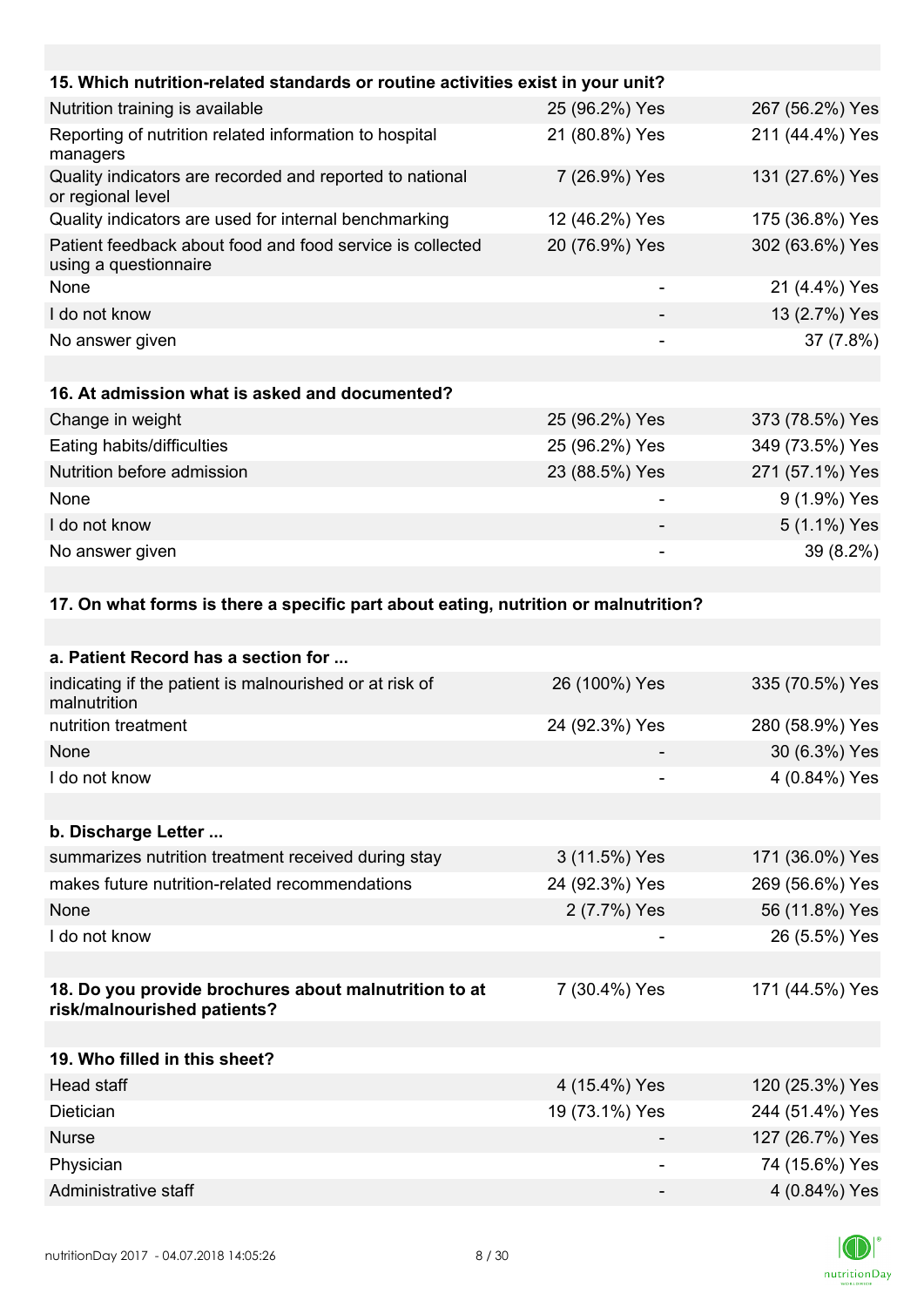| Other         | 4 (15.4%) Yes            | 8 (1.7%) Yes             |
|---------------|--------------------------|--------------------------|
| None          | $\overline{\phantom{0}}$ | $\overline{\phantom{a}}$ |
| I do not know | $\overline{\phantom{a}}$ | 3 (0.63%) Yes            |

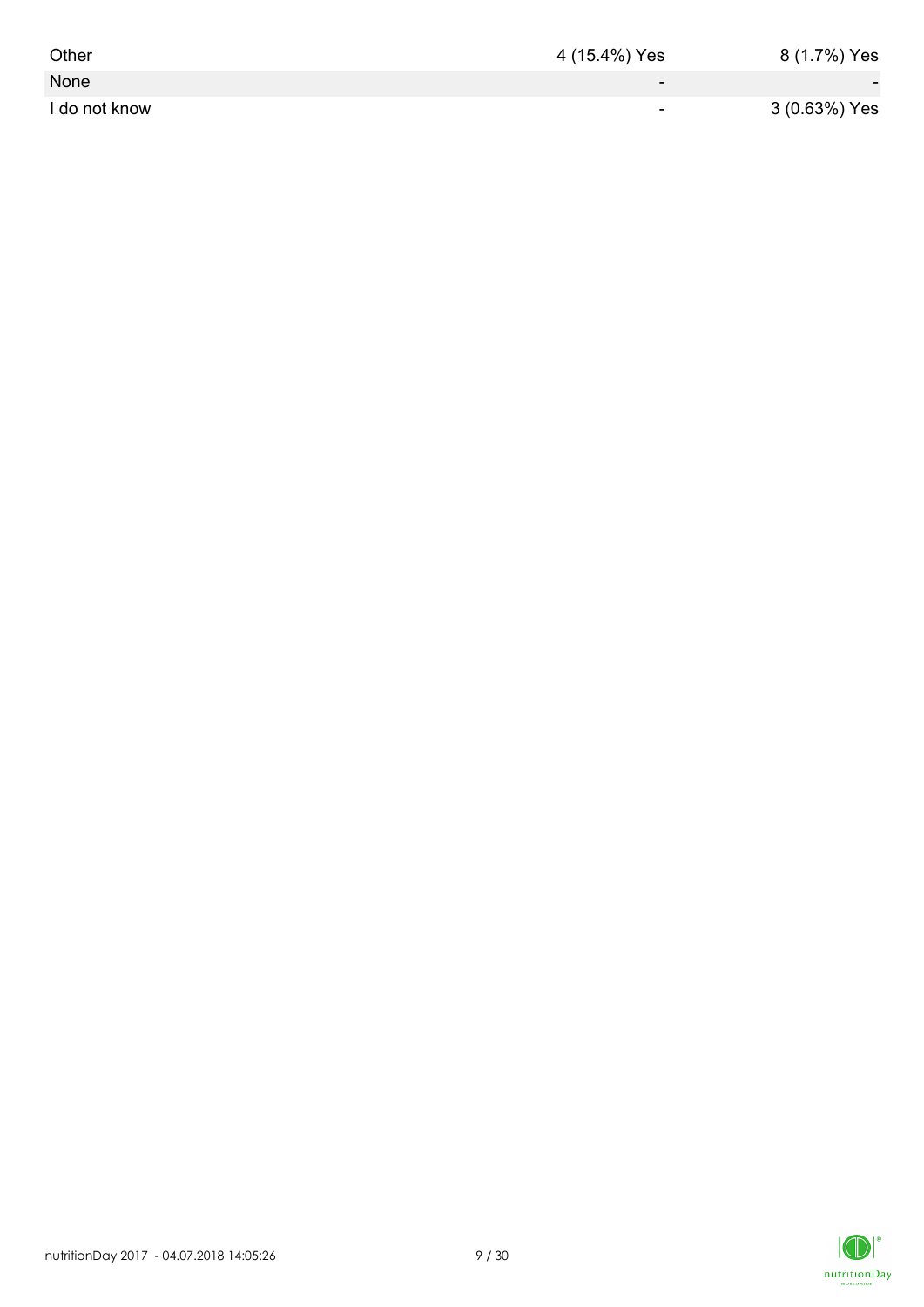|                                                                                         | <b>YOUR RESULTS</b> | <b>REFERENCE RESULTS</b> |
|-----------------------------------------------------------------------------------------|---------------------|--------------------------|
|                                                                                         |                     |                          |
| Total                                                                                   | 487                 | 9133                     |
| Age                                                                                     | 60 [47-73]          | 67 [53-78]               |
| Female                                                                                  | 217 (44.6%)         | 4630 (50.7%)             |
| Weight                                                                                  | 70.7±17.1           | 68.8±18.8                |
| Height                                                                                  | 166±9               | 164±10                   |
| <b>BMI</b>                                                                              | $25.8 \pm 5.8$      | $25.4 \pm 6.0$           |
|                                                                                         |                     |                          |
| 1. This hospital admission was                                                          |                     |                          |
| planned                                                                                 | 167 (34.3%)         | 3186 (34.9%)             |
| an emergency                                                                            | 282 (57.9%)         | 5234 (57.3%)             |
| I do not know                                                                           | 38 (7.8%)           | 713 (7.8%)               |
| No answer given                                                                         |                     |                          |
| 2a. Diagnosis at admission                                                              |                     |                          |
| 0100 Infectious and parasitic diseases                                                  | 44 (9.0%)           | 833 (9.1%)               |
| 0200 Neoplasms                                                                          | 136 (27.9%)         | 1451 (15.9%)             |
| 0300 Blood and bloodforming organs and the immune<br>mechanism                          | 25 (5.1%)           | 612 (6.7%)               |
| 0400 Endocrine, nutritional and metabolic diseases                                      | $30(6.2\%)$         | 1103 (12.1%)             |
| 0500 Mental health                                                                      | $8(1.6\%)$          | 340 (3.7%)               |
| 0600 Nervous system                                                                     | 44 (9.0%)           | 795 (8.7%)               |
| 0700 Eye and adnexa                                                                     | $1(0.21\%)$         | 134 (1.5%)               |
| 0800 Ear and mastoid process                                                            | $2(0.41\%)$         | 71 (0.78%)               |
| 0900 Circulatory system                                                                 | 83 (17.0%)          | 1817 (19.9%)             |
| 1000 Respiratory system                                                                 | 68 (14.0%)          | 1407 (15.4%)             |
| 1100 Digestive system                                                                   | 65 (13.3%)          | 2255 (24.7%)             |
| 1200 Skin and subcutaneous tissue                                                       | 18 (3.7%)           | 444 (4.9%)               |
| 1300 Musculoskeletal system and connective tissue                                       | 50 (10.3%)          | 1332 (14.6%)             |
| 1400 Genitourinary system                                                               | 39 (8.0%)           | 847 (9.3%)               |
| 1500 Pregnancy, childbirth and the puerperium                                           |                     | 126 (1.4%)               |
| 1600 Conditions originating in the perinatal period                                     |                     | 22 (0.24%)               |
| 1700 Congenital/chromosomal abnormalities                                               | $2(0.41\%)$         | $9(0.10\%)$              |
| 1800 Symptoms, signs, abnormal clinical/lab findings                                    | 45 (9.2%)           | 410 (4.5%)               |
| 1900 Injury, poisoning                                                                  | 22 (4.5%)           | 291 (3.2%)               |
| 2000 External causes of morbidity and mortality (e.g.<br>transport accidents, assaults) | 11(2.3%)            | 173 (1.9%)               |
| 2100 Factors influencing health status and contact with<br>health services              | 24 (4.9%)           | 214 (2.3%)               |
| No answer given                                                                         |                     |                          |
| 3. Which conditions/comorbidities does this patient have?                               |                     |                          |
| Cardiac insufficiency                                                                   | 56 (12.8%)          | 1665 (22.5%)             |

 $\label{eq:2} \mathsf{nutritionDay}$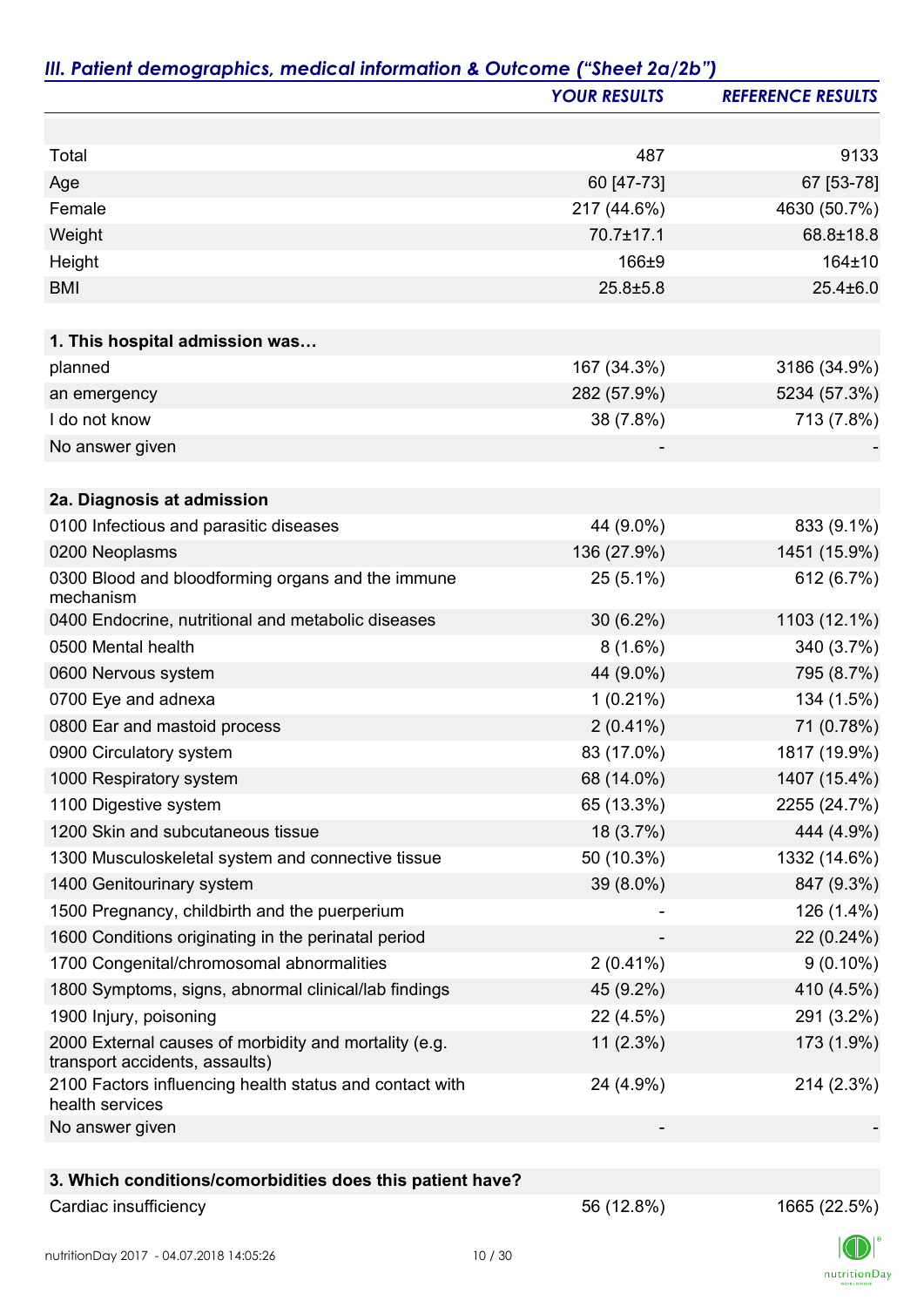| Myocardial infarction                                | 14 (3.2%)   | 418 (5.9%)     |
|------------------------------------------------------|-------------|----------------|
| Chronic lung disease                                 | 33 (7.6%)   | 1118 (15.3%)   |
| Cerebral vascular disease                            | 32 (7.4%)   | 768 (10.7%)    |
| Peripheral vascular disease                          | 32 (7.4%)   | 888 (12.3%)    |
| Chronic liver disease                                | $17(4.0\%)$ | 457 (6.4%)     |
| Chronic kidney disease                               | 34 (7.9%)   | 853 (11.8%)    |
| <b>Diabetes</b>                                      | 78 (18.0%)  | 1983 (26.8%)   |
| Cancer                                               | 117 (26.7%) | 1815 (24.8%)   |
| Infection                                            | 76 (17.4%)  | 1166 (16.0%)   |
| Dementia                                             | 19 (4.4%)   | 398 (5.6%)     |
| Major depressive disorder                            | $22(5.1\%)$ | 390 (5.5%)     |
| Other chronic mental disorder                        | $9(2.1\%)$  | 387 (5.5%)     |
| Other chronic disease                                | 145 (32.3%) | 2029 (27.4%)   |
| None                                                 | 101 (20.7%) | 1421 (15.6%)   |
|                                                      |             |                |
| 4a. Previous operation during this hospital stay     |             |                |
| Yes, planned                                         | 95 (19.5%)  | 1796 (19.7%)   |
| Yes, acute                                           | 64 (13.1%)  | 561 (6.1%)     |
| <b>No</b>                                            | 321 (65.9%) | 6420 (70.3%)   |
| I do not know                                        | $3(0.62\%)$ | 130 (1.4%)     |
| Missing                                              | $4(0.82\%)$ | 226 (2.5%)     |
|                                                      |             |                |
| Days since operation                                 | $3[1-9]$    | 4 [1-13]       |
|                                                      |             |                |
| 4b. Planned operation during this hospital stay      |             |                |
| Yes, today or tomorrow                               | 38 (7.8%)   | 766 (8.4%)     |
| Yes, later                                           | 38 (7.8%)   | 536 (5.9%)     |
| No                                                   | 395 (81.1%) | 6795 (74.4%)   |
| I do not know                                        | $9(1.8\%)$  | 417 (4.6%)     |
| Missing                                              | $7(1.4\%)$  | 619 (6.8%)     |
|                                                      |             |                |
| 5. Previous ICU admission during this hospital stay? | 68 (14.0%)  | 982 (10.8%)    |
| (Yes)                                                |             |                |
|                                                      |             |                |
| 6. Is this patient terminally ill?                   | 14 (2.9%)   | 660 (7.2%)     |
|                                                      |             |                |
| 7. Fluid status                                      |             |                |
| Normal                                               | 310 (63.7%) | 7154 (78.3%)   |
| Overloaded                                           | 18 (3.7%)   | 518 (5.7%)     |
| Dehydrated                                           | 38 (7.8%)   | 475 (5.2%)     |
| I do not know                                        | 121 (24.8%) | 986 (10.8%)    |
| Missing                                              |             |                |
|                                                      |             |                |
| 8. Number of different medications planned           |             |                |
| Oral                                                 | $4 [2-7]$   | $5[2-8]$       |
|                                                      |             |                |
|                                                      |             | $\blacksquare$ |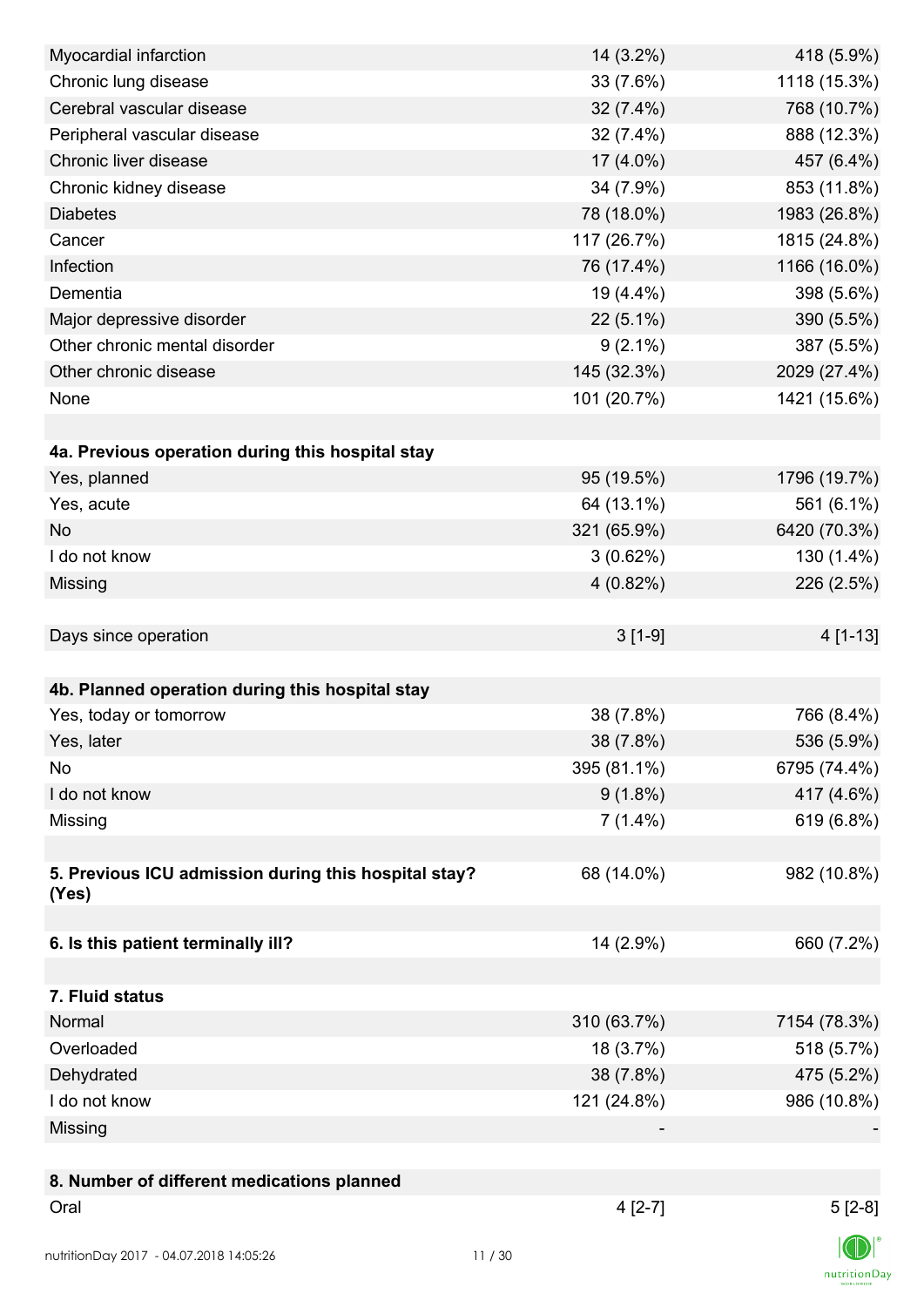| Other                                                                                    | $5[2-7]$    | $2[1-4]$     |
|------------------------------------------------------------------------------------------|-------------|--------------|
|                                                                                          |             |              |
| 9. Was this patient identified as malnourished or at risk of malnutrition?               |             |              |
| Malnourished                                                                             | 112 (23.0%) | 914 (10.0%)  |
| At risk                                                                                  | 102 (20.9%) | 1610 (17.6%) |
| No                                                                                       | 251 (51.5%) | 5843 (64.0%) |
| I do not know                                                                            | 22 (4.5%)   | 766 (8.4%)   |
| Missing                                                                                  |             |              |
|                                                                                          |             |              |
| 10. IV Fluids                                                                            |             |              |
| Electrolyte solution (NaCl, Ringers lactate, etc)                                        | 170 (34.9%) | 3595 (39.4%) |
| 5% Glucose solution                                                                      | 73 (15.0%)  | 877 (9.6%)   |
|                                                                                          |             |              |
| 11. Number of ONS drinks planned                                                         | $0 [0-0]$   | $0 [0-0]$    |
|                                                                                          |             |              |
| <b>12. Nutrition intake</b>                                                              |             |              |
| Regular hospital food                                                                    | 232 (47.6%) | 5097 (55.8%) |
| Fortified/enriched hospital food                                                         | 62 (12.7%)  | 801 (8.8%)   |
| Protein/energy supplement (e.g. ONS drinks)                                              | 92 (18.9%)  | 1073 (11.7%) |
| <b>Enteral nutrition</b>                                                                 | 56 (11.5%)  | 495 (5.4%)   |
| Parenteral nutrition                                                                     | $7(1.4\%)$  | 485 (5.3%)   |
| Special diet                                                                             | 229 (47.0%) | 3173 (34.7%) |
| None                                                                                     | $8(1.6\%)$  | 506 (5.5%)   |
|                                                                                          |             |              |
| 13a. All lines and Tubes                                                                 |             |              |
| <b>Central Venous</b>                                                                    | 67 (13.8%)  | 752 (8.2%)   |
| Peripheral venous access                                                                 | 315 (64.7%) | 4362 (47.8%) |
| Nasogastric                                                                              | 17 (3.5%)   | 269 (2.9%)   |
| Nasojejunal                                                                              | $6(1.2\%)$  | 38 (0.42%)   |
| Nasoduadenal                                                                             | 18 (3.7%)   | 22 (0.24%)   |
| Enterostoma                                                                              | $2(0.41\%)$ | 46 (0.50%)   |
| Percutaneous endoscopy/surgical gastrostomy                                              | 13 (2.7%)   | 71 (0.78%)   |
| Percutaneous endoscopy/surgical jejunostomy                                              | $5(1.0\%)$  | 29 (0.32%)   |
| None                                                                                     | 103 (21.1%) | 4024 (44.1%) |
|                                                                                          |             |              |
| 13b. Were there complications with nutrition related lines<br>and tubes since admission? |             |              |
| Yes, previously                                                                          | $20(4.1\%)$ | 93 (1.0%)    |
| Yes, ongoing                                                                             | 4 (0.82%)   | 80 (0.88%)   |
| No                                                                                       | 414 (85.0%) | 7577 (83.0%) |
| I do not know                                                                            | 39 (8.0%)   | 871 (9.5%)   |
| Missing                                                                                  | $10(2.1\%)$ | 512 (5.6%)   |
|                                                                                          |             |              |

### **14. Please indicate if any of the following was done for this patient since admission**

| Energy requirements were determined |
|-------------------------------------|
|-------------------------------------|

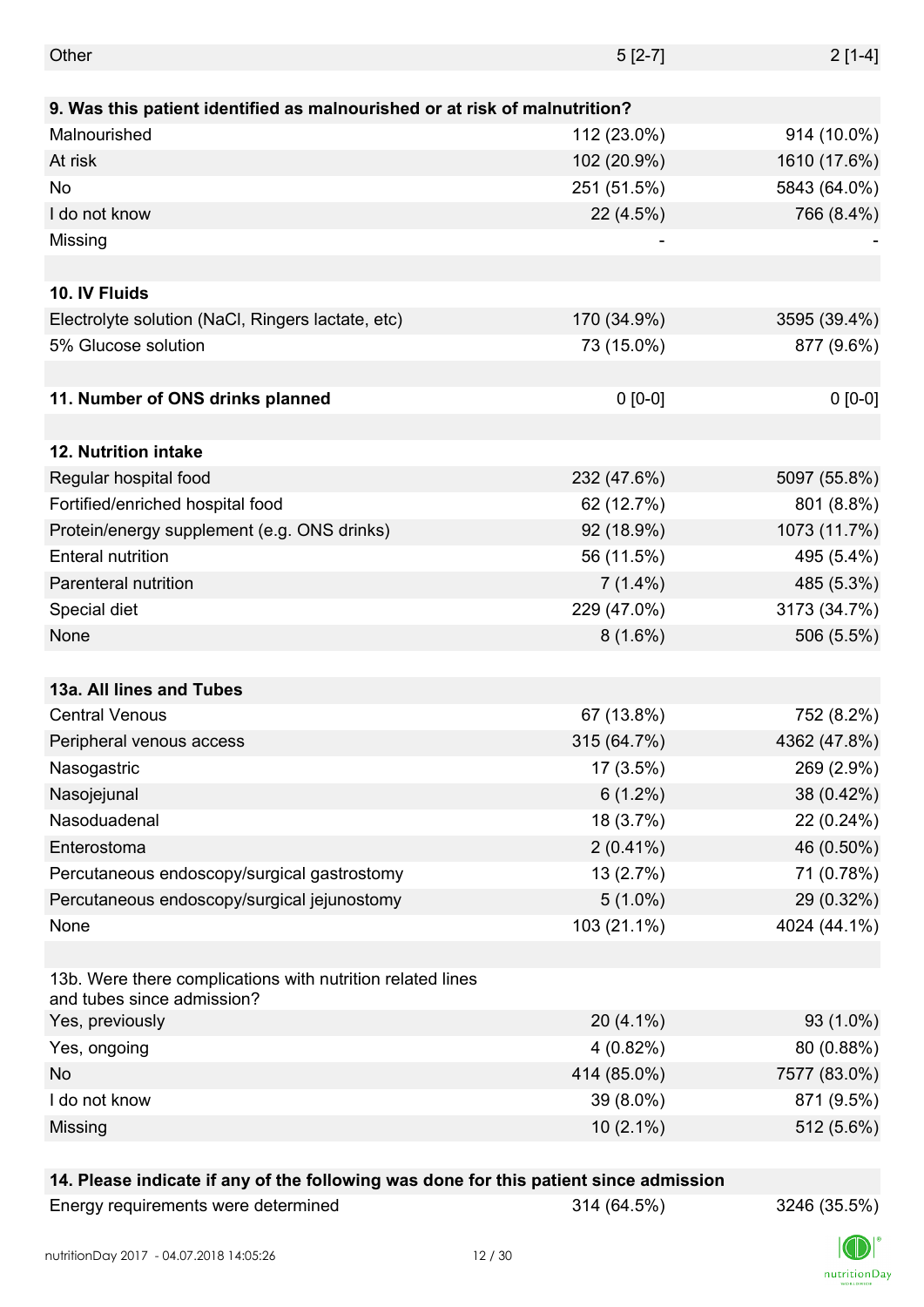| Protein requirements were determined                     | 289 (59.3%) | 2888 (31.6%) |
|----------------------------------------------------------|-------------|--------------|
| Food/Nutrition intake was recorded in the patient record | 343 (70.4%) | 4124 (45.2%) |
| Nutrition treatment plan was developed                   | 352 (72.3%) | 3183 (34.9%) |
| Nutrition expert was consulted                           | 411 (84.4%) | 3050 (33.4%) |
| Malnutrition status is recorded in the patient record    | 310 (63.7%) | 2529 (27.7%) |
| None                                                     |             |              |
|                                                          |             |              |
| 15a. Energy goal                                         |             |              |
| $< 500$ kcal                                             | $16(3.3\%)$ | 335 (3.7%)   |
| 500-999 kcal                                             | $2(0.41\%)$ | 109 (1.2%)   |
| 1000-1499 kcal                                           | $31(6.4\%)$ | 957 (10.5%)  |
| 1500-1999 kcal                                           | 184 (37.8%) | 2729 (29.9%) |
| >=2000 kcal                                              | 93 (19.1%)  | 993 (10.9%)  |
| Not determined                                           | 153 (31.4%) | 3222 (35.3%) |
| I do not know                                            | $8(1.6\%)$  | 752 (8.2%)   |
| Missing                                                  |             | 36 (0.39%)   |
|                                                          |             |              |
| 15b. Energy intake                                       |             |              |
| $< 500$ kcal                                             | $25(5.1\%)$ | 615 (6.7%)   |
| 500-999 kcal                                             | 20 (4.1%)   | 525 (5.7%)   |
| 1000-1499 kcal                                           | 40 (8.2%)   | 1192 (13.1%) |
| 1500-1999 kcal                                           | 116 (23.8%) | 2032 (22.2%) |
| >=2000 kcal                                              | $32(6.6\%)$ | 597 (6.5%)   |
| Not determined                                           | 227 (46.6%) | 2998 (32.8%) |
| I do not know                                            | 27 (5.5%)   | 1122 (12.3%) |
| Missing                                                  |             | 52 (0.57%)   |
|                                                          |             |              |
| 16. Since admission, this patient's health status has    |             |              |
| Improved                                                 | 256 (52.6%) | 4626 (50.7%) |
| Deteriorated                                             | 43 (8.8%)   | 514 (5.6%)   |
| Remained the same                                        | 129 (26.5%) | 2506 (27.4%) |
| This patient has just been admitted                      | 26 (5.3%)   | 574 (6.3%)   |
| I do not know                                            | 33 (6.8%)   | 913 (10.0%)  |
| Missing                                                  |             |              |
|                                                          |             |              |
| Length of hospital stay (days)                           | 15 [8-27]   | 12 [6-24]    |
|                                                          |             |              |
| <b>Outcome Code</b>                                      |             |              |
| 1= Still in the hospital                                 | 65 (13.3%)  | 796 (8.7%)   |
| 2= Transferred to another hospital                       | $7(1.4\%)$  | 219 (2.4%)   |
| 3= Transferred to long term care                         | $2(0.41\%)$ | 373 (4.1%)   |
| 4= Rehabilitation                                        | 12 (2.5%)   | 500 (5.5%)   |
| 5= Discharged home                                       | 341 (70.0%) | 6731 (73.7%) |
| 6= Death                                                 | 19 (3.9%)   | 283 (3.1%)   |

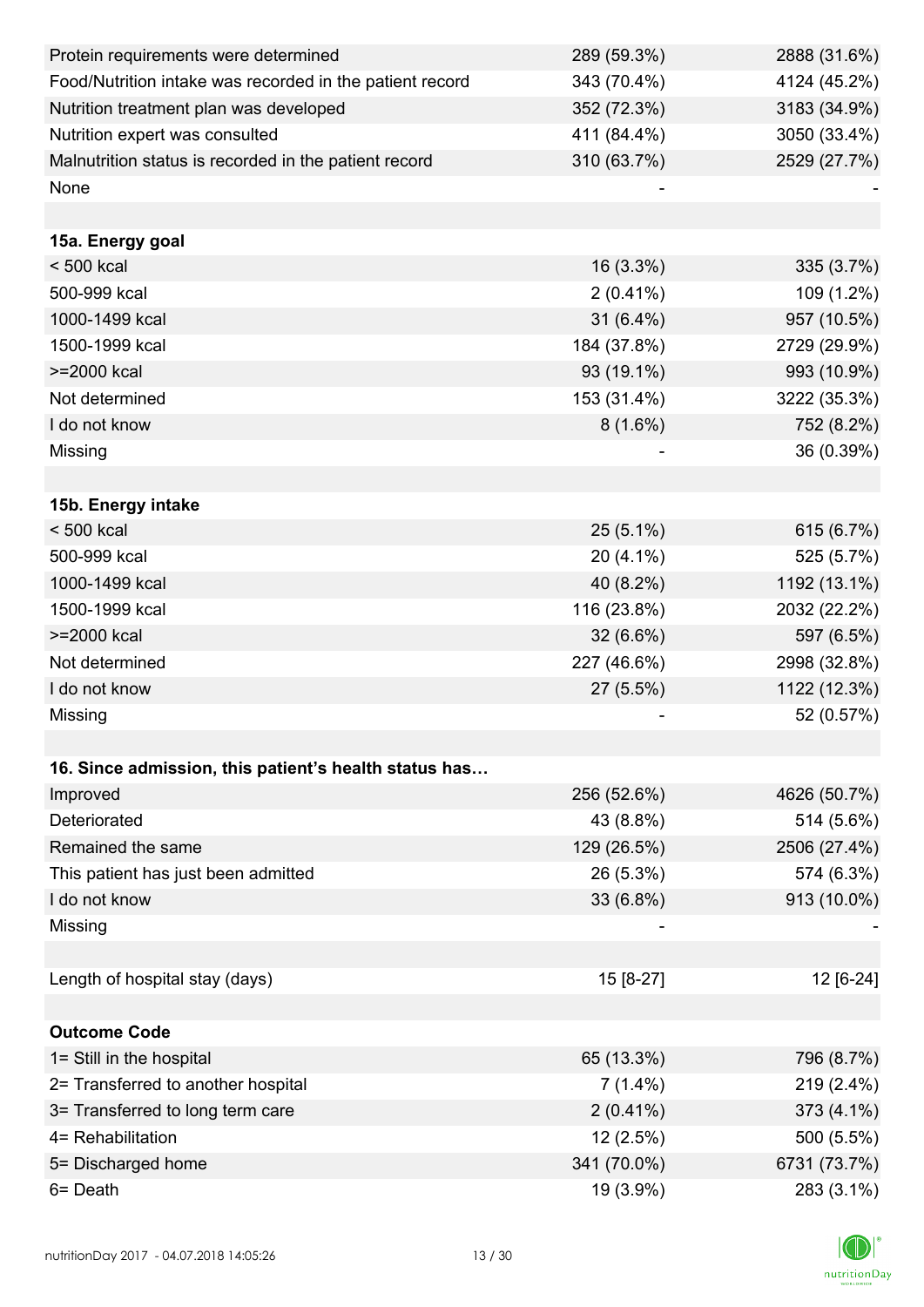| $7 =$ Others                         | $2(0.41\%)$ | 175 (1.9%)   |
|--------------------------------------|-------------|--------------|
| Missing                              | 39 (8.0%)   | 56 (0.61%)   |
|                                      |             |              |
| Readmitted since ND                  |             |              |
| $1 = No$                             | 222 (58.3%) | 6273 (77.4%) |
| 2= Yes, same hospital planned        | 15 (3.9%)   | 483 (6.0%)   |
| 3= Yes, same hospital unplanned      | $13(3.4\%)$ | 471 (5.8%)   |
| 4= Yes, different hospital planned   |             | 45 (0.56%)   |
| 5= Yes, different hospital unplanned | -           | 45 (0.56%)   |
| 6= Unknown                           | 1(0.26%)    | 366 (4.5%)   |
| Missing                              | 130 (34.1%) | 428 (5.3%)   |

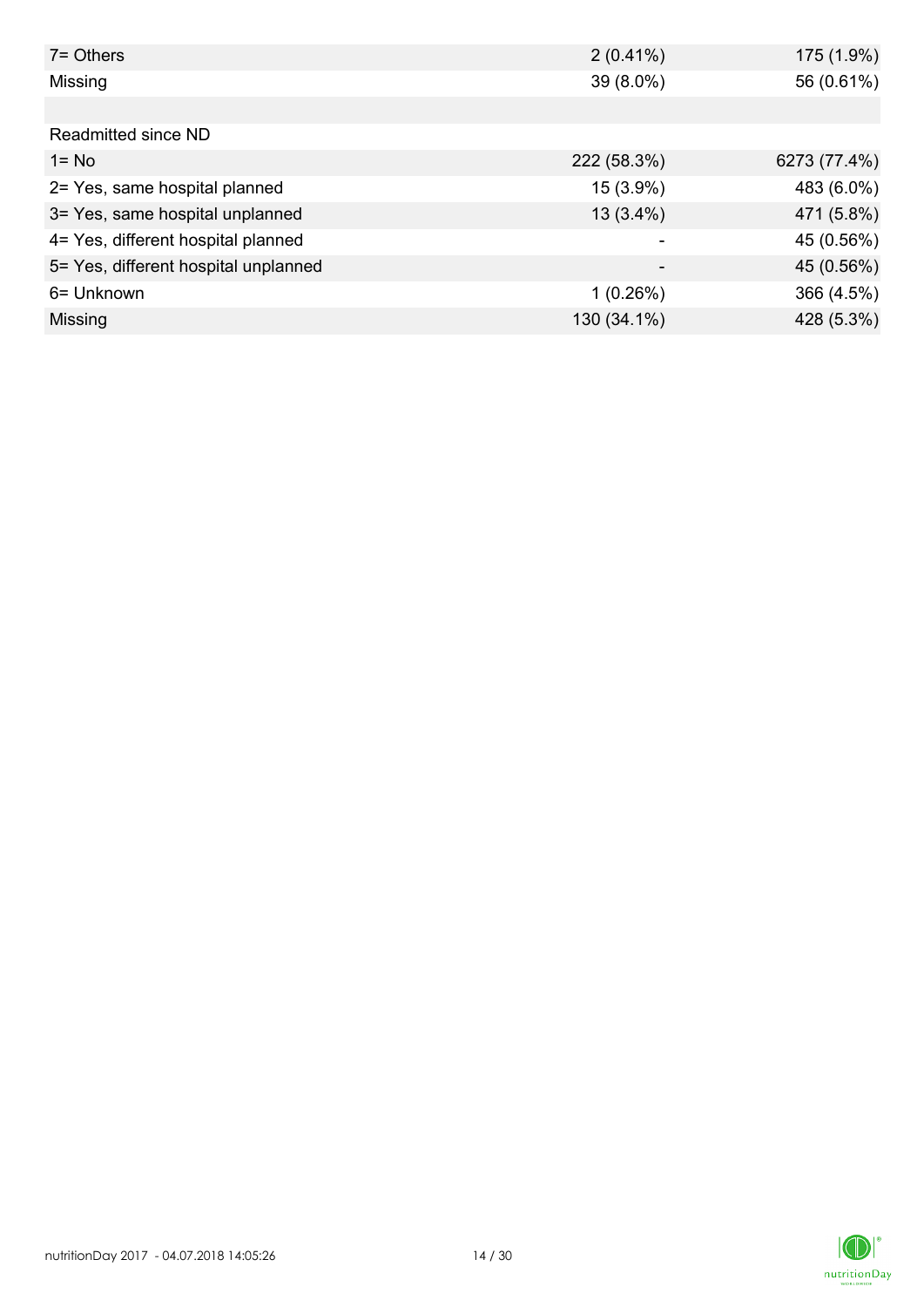|                                                                                   | <b>YOUR RESULTS</b> | <b>REFERENCE RESULTS</b> |
|-----------------------------------------------------------------------------------|---------------------|--------------------------|
|                                                                                   |                     |                          |
| 1. What are your typical dietary habits?                                          |                     |                          |
| No special dietary habits                                                         | 328 (68.2%)         | 6102 (69.3%)             |
| I am vegetarian                                                                   | $1(0.21\%)$         | 153 (1.7%)               |
| I adhee to a vegan diet                                                           | $1(0.21\%)$         | 53 (0.60%)               |
| I eat gluten-free diet                                                            | 4(0.83%)            | 78 (0.89%)               |
| I avoid added sugars                                                              | 74 (15.4%)          | 1353 (15.4%)             |
| I avoid carbohydrates                                                             | 27 (5.6%)           | 515 (5.9%)               |
| I eat a low fat-diet                                                              | 66 (13.7%)          | 1034 (11.8%)             |
| I am lactose intolerant                                                           | 18 (3.7%)           | 343 (3.9%)               |
| Other special diet due to intolerances/allergies                                  | $6(1.2\%)$          | 179 (2.0%)               |
| Other                                                                             | 50 (10.4%)          | 617 (7.0%)               |
| No answer given                                                                   | 13 (2.7%)           | 217 (2.5%)               |
|                                                                                   |                     |                          |
| 2. Where did you live before your current hospital admission?                     |                     |                          |
| At home                                                                           | 459 (95.4%)         | 7771 (88.3%)             |
| In a nursing home or other live-in facility                                       | $8(1.7\%)$          | 295 (3.4%)               |
| I was transferred from another hospital                                           | 13 (2.7%)           | 456 (5.2%)               |
| Other                                                                             | $1(0.21\%)$         | 147 (1.7%)               |
| Missing                                                                           |                     | 131 (1.5%)               |
|                                                                                   |                     |                          |
| 3. In general, are you able to walk?                                              |                     |                          |
| Yes                                                                               | 302 (62.8%)         | 5599 (63.6%)             |
| Yes, with someone's help                                                          | 77 (16.0%)          | 963 (10.9%)              |
| Yes, independently using a cane, walker, or crutches                              | 38 (7.9%)           | 1142 (13.0%)             |
| No, I have a wheelchair                                                           | $9(1.9\%)$          | 383 (4.4%)               |
| No, I am bedridden                                                                | 53 (11.0%)          | 579 (6.6%)               |
| Missing                                                                           | $2(0.42\%)$         | 134 (1.5%)               |
|                                                                                   |                     |                          |
| 4. In general, how would you say your health is?                                  |                     |                          |
| Very good                                                                         | 36 (7.5%)           | 633 (7.2%)               |
| Good                                                                              | 184 (38.3%)         | 3217 (36.6%)             |
| Fair                                                                              | 155 (32.2%)         | 3329 (37.8%)             |
| Poor                                                                              | 76 (15.8%)          | 1202 (13.7%)             |
| Very poor                                                                         | 28 (5.8%)           | 268 (3.0%)               |
| Missing                                                                           | $2(0.42\%)$         | 151 (1.7%)               |
|                                                                                   |                     |                          |
| 5. Over the last 12 months prior to your current hospital admission approximately |                     |                          |
| how many times have you seen a doctor?                                            | $4[2-10]$           | $4[2-10]$                |
| how many times have you been admitted to the                                      | $1[0-2]$            | $1[0-2]$                 |
| hospital (Emergency room, any ward)?                                              |                     |                          |
| how many nights in total have you spent in hospital?                              | $4[0-15]$           | $5[0-15]$                |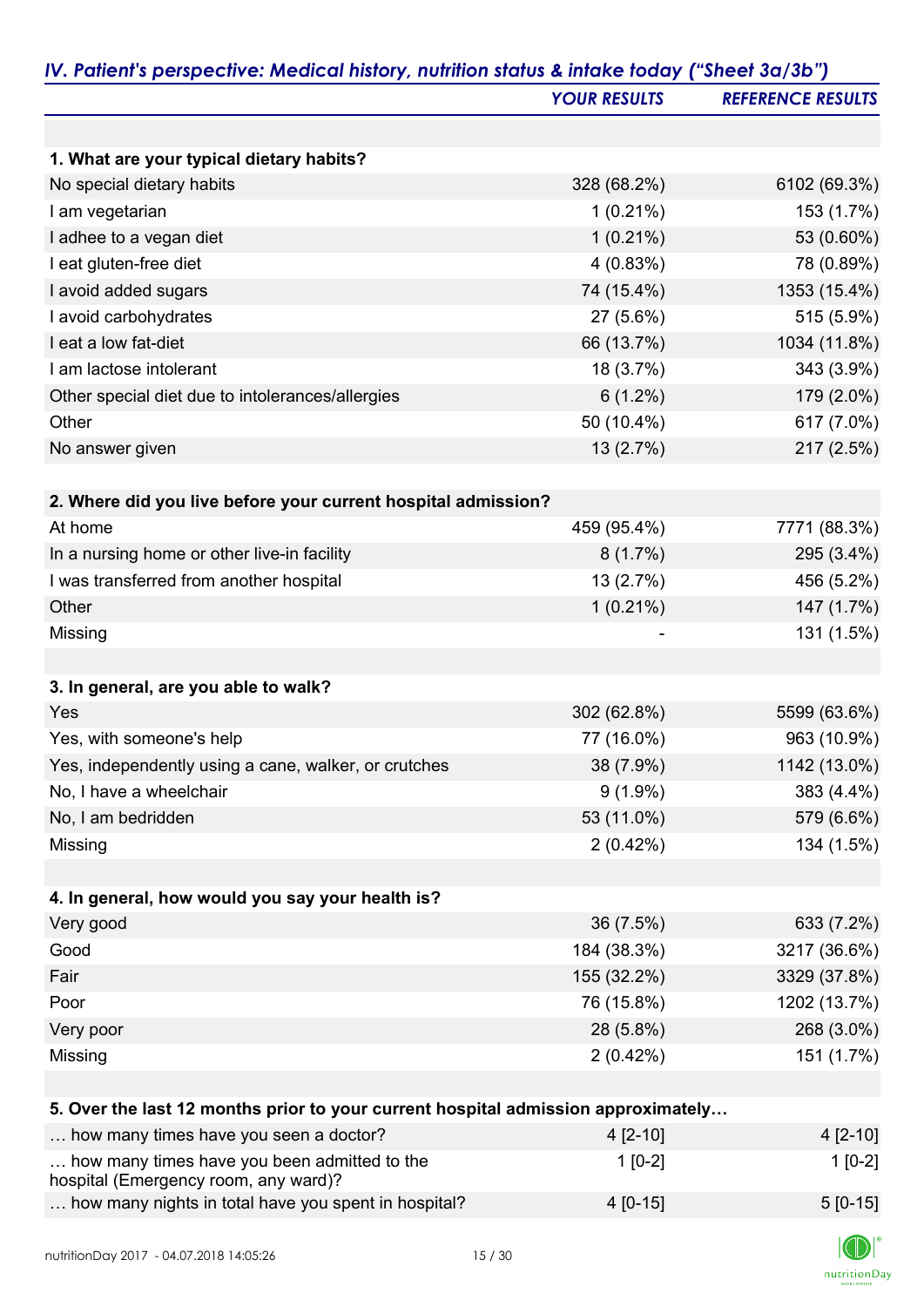| 6. How many different medications do you take routinely each day (prior to hospitalisation)? |             |              |
|----------------------------------------------------------------------------------------------|-------------|--------------|
| $1 - 2$                                                                                      | 102 (21.2%) | 1694 (19.3%) |
| $3-5$                                                                                        | 137 (28.5%) | 2352 (26.7%) |
| More than 5                                                                                  | 136 (28.3%) | 2722 (30.9%) |
| None                                                                                         | 90 (18.7%)  | 1418 (16.1%) |
| I do not know                                                                                | 13(2.7%)    | 449 (5.1%)   |
| Missing                                                                                      | 3(0.62%)    | 165 (1.9%)   |
|                                                                                              |             |              |
| 7. Do you have health insurance?                                                             |             |              |
| Yes, private insurance only                                                                  | 113 (23.5%) | 1319 (15.0%) |
| Yes, public insurance only                                                                   | 240 (49.9%) | 4350 (49.4%) |
| Yes, both                                                                                    | 14 (2.9%)   | 1115 (12.7%) |
| None                                                                                         | 105 (21.8%) | 1177 (13.4%) |
| I prefer not to answer                                                                       | $1(0.21\%)$ | 510 (5.8%)   |
| Missing                                                                                      | 8(1.7%)     | 329 (3.7%)   |
|                                                                                              |             |              |
| 8. What was your weight 5 years ago?                                                         | 72 [64-83]  | 70 [60-83]   |
| I do not know                                                                                | 74 (15.4%)  | 2377 (27.0%) |
|                                                                                              |             |              |
| 9a. Have you lost weight within the last 3 months?                                           |             |              |
| Yes, intentionally                                                                           | $30(6.2\%)$ | 827 (9.4%)   |
| Yes, unintentionally                                                                         | 258 (53.6%) | 3324 (37.8%) |
| No, my weight stayed the same                                                                | 92 (19.1%)  | 2582 (29.3%) |
| No, I gained weight                                                                          | 67 (13.9%)  | 951 (10.8%)  |
| I do not know                                                                                | 24 (5.0%)   | 907 (10.3%)  |
| Missing                                                                                      | $10(2.1\%)$ | 209 (2.4%)   |
|                                                                                              |             |              |
| 9b. If yes, how many kg did you lose?                                                        | $7[5-12]$   | $6[3-10]$    |
| I do not know                                                                                | 29 (10.1%)  | 701 (16.9%)  |
|                                                                                              |             |              |
| 10. Did you know about your hospitalisation two days                                         | 197 (42.4%) | 3271 (39.2%) |
| before admission? (Yes)                                                                      |             |              |
|                                                                                              |             |              |
| 11. Please indicate if you                                                                   |             |              |
| were weighed at admission                                                                    | 256 (53.4%) | 4927 (56.7%) |
| were informed about your nutrition status                                                    | 274 (57.3%) | 2797 (32.5%) |
| were informed about nutrition care options                                                   | 335 (70.5%) | 2491 (29.0%) |
| received special nutrition care                                                              | 295 (62.0%) | 2357 (27.5%) |
|                                                                                              |             |              |
| 12. How well have you eaten in the week before you were admitted to the hospital?            |             |              |
| More than normal                                                                             | $30(6.3\%)$ | 388 (4.4%)   |
| Normal                                                                                       | 261 (54.7%) | 5401 (61.8%) |

About 3/4 of normal 844 (9.7%) About half of normal 1065 (12.2%)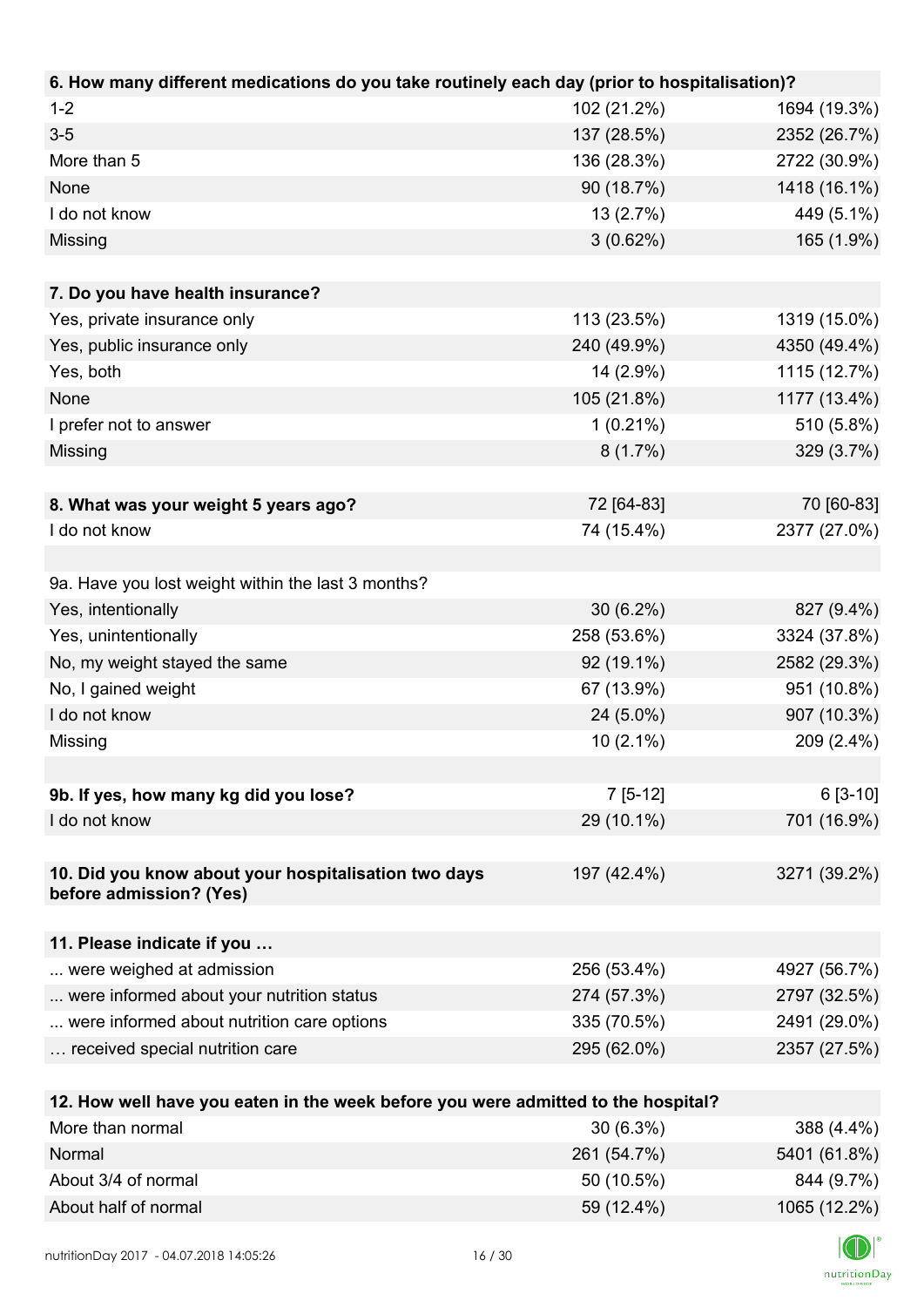| About a quarter to nearly nothing                                              | 60 (12.6%)  | 791 (9.0%)              |
|--------------------------------------------------------------------------------|-------------|-------------------------|
| I do not know                                                                  | $9(1.9\%)$  | 88 (1.0%)               |
| Missing                                                                        | 8(1.7%)     | 167 (1.9%)              |
|                                                                                |             |                         |
| 13. In general, how satisfied are you with the food at the hospital?           |             |                         |
| Very satisfied                                                                 | 190 (39.8%) | 2368 (27.1%)            |
| Somewhat satisfied                                                             | 140 (29.4%) | 2629 (30.1%)            |
| <b>Neutral</b>                                                                 | 50 (10.5%)  | 1752 (20.0%)            |
| <b>Dissatisfied</b>                                                            | 48 (10.1%)  | 691 (7.9%)              |
| Very dissatisfied                                                              | $10(2.1\%)$ | 261 (3.0%)              |
| I do not know                                                                  | 27 (5.7%)   | 726 (8.3%)              |
| Missing                                                                        | 12(2.5%)    | 317 (3.6%)              |
|                                                                                |             |                         |
| 14. Did you get any help with eating TODAY?                                    |             |                         |
| Yes, from family or friends                                                    | 95 (19.9%)  | 978 (11.2%)             |
| Yes, from hospital staff                                                       | 18 (3.8%)   | 581 (6.6%)              |
| <b>No</b>                                                                      | 345 (72.3%) | 6652 (76.1%)            |
| I do not know                                                                  | $5(1.0\%)$  | $113(1.3\%)$            |
| Missing                                                                        | 14 (2.9%)   | 420 (4.8%)              |
|                                                                                |             |                         |
| 15. Were you able to eat without interruption TODAY?<br>(Yes)                  | 332 (72.6%) | 6110 (74.6%)            |
|                                                                                |             |                         |
| 16a. Please indicate how much hospital food you ate for lunch or dinner TODAY: |             |                         |
| About all                                                                      | 222 (46.5%) | 4213 (48.2%)            |
| 1/2                                                                            | 112 (23.5%) | 2075 (23.7%)            |
| 1/4                                                                            | 80 (16.8%)  | 1064 (12.2%)            |
| Nothing                                                                        | 46 (9.6%)   | 1004 (11.5%)            |
| Missing                                                                        | 17 (3.6%)   | 388 (4.4%)              |
|                                                                                |             |                         |
| 16b. The portion size of the meal I ordered TODAY was                          |             |                         |
| Standard                                                                       | 356 (74.6%) | 5611 (64.2%)            |
| Smaller                                                                        | 42 (8.8%)   | 811 (9.3%)              |
| Larger                                                                         | $9(1.9\%)$  | 344 (3.9%)              |
| I do not know                                                                  | 26 (5.5%)   | 884 (10.1%)             |
| Missing                                                                        | 44 (9.2%)   | 1094 (12.5%)            |
| 17. If you did not eat everything of your meal, please tell us why:            |             |                         |
|                                                                                |             |                         |
| I did not like the type of food offered                                        | 18 (7.6%)   | 608 (14.7%)             |
| I did not like the smell/taste of the food                                     | 23 (9.7%)   | 474 (11.4%)             |
| The food did not fit my cultural/religious preferences                         | $2(0.84\%)$ |                         |
| The food was too hot                                                           |             | 54 (1.3%)<br>15 (0.36%) |
| The food was too cold                                                          | $3(1.3\%)$  | 95(2.3%)                |
| Due to food allergy/intolerance                                                |             | 27 (0.65%)              |
| I was not hungry at that time                                                  | 32 (13.4%)  | 709 (17.1%)             |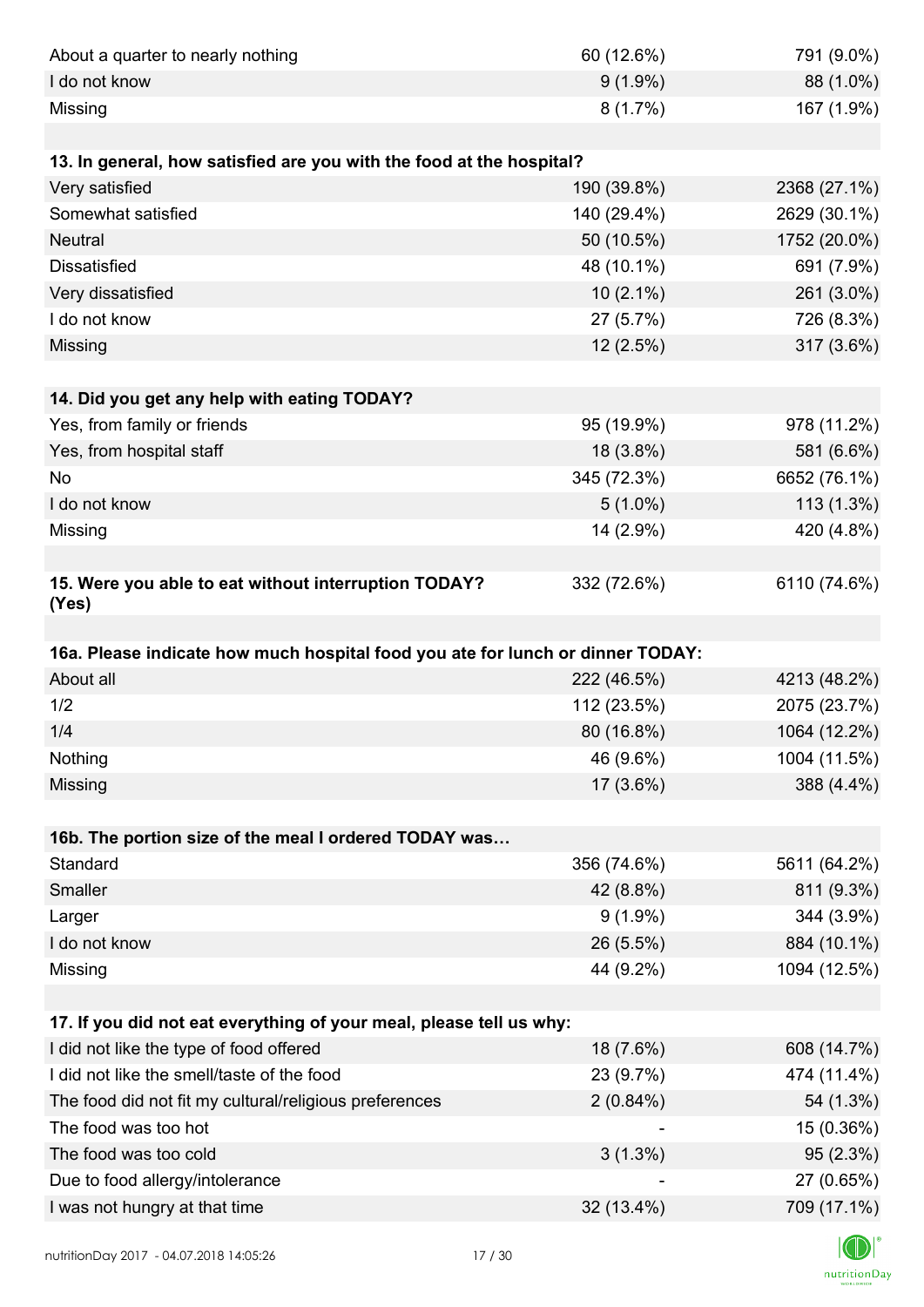| I do not have my usual appetite                                                      | 53 (22.3%)  | 1167 (28.2%) |
|--------------------------------------------------------------------------------------|-------------|--------------|
| I have problems chewing/swallowing                                                   | 14 (5.9%)   | 239 (5.8%)   |
| I normally eat less than what was served                                             | $21(8.8\%)$ | 457 (11.0%)  |
| I had nausea/vomiting                                                                | 33 (13.9%)  | 345 (8.3%)   |
| I was too tired                                                                      | $8(3.4\%)$  | 227 (5.5%)   |
| I cannot eat without help                                                            | $7(2.9\%)$  | 73 (1.8%)    |
| I was not allowed to eat                                                             | $7(2.9\%)$  | 460 (11.1%)  |
| I had an exam, surgery, or test and missed my meal                                   | $5(2.1\%)$  | 243 (5.9%)   |
| I did not get requested food                                                         | $1(0.42\%)$ | 54 (1.3%)    |
| No answer given                                                                      | 98 (41.2%)  | 510 (12.3%)  |
|                                                                                      |             |              |
| 18. Enter the number of glasses/cups of the drinks you consumed in the last 24 hours |             |              |
| Water                                                                                | $4[2-5]$    | $3[2-5]$     |
| Tea                                                                                  | $1 [0-1]$   | $1[0-2]$     |
| Coffee                                                                               | $1[1-1]$    | $1[0-2]$     |
| <b>Milk</b>                                                                          | $1 [0-1]$   | $1[0-1]$     |
| Fruit juice                                                                          | $1[1-2]$    | $1[0-2]$     |
| Soft drinks                                                                          | $0 [0-0]$   | $0[0-1]$     |
| <b>Nutrition drink</b>                                                               | $0 [0-1]$   | $0 [0-1]$    |
| Other                                                                                | $0 [0-0]$   | $0 [0-1]$    |
|                                                                                      |             |              |
| 19a. Did you eat any food apart from hospital food<br><b>TODAY?</b>                  | 134 (30.0%) | 2179 (27.2%) |
| 19b. If yes, what did you eat?                                                       |             |              |
| Sweet snacks                                                                         | 37 (27.6%)  | 548 (25.1%)  |
| Salty snacks                                                                         | 29 (21.6%)  | 290 (13.3%)  |
| Homemade food                                                                        | 6(4.5%)     | 320 (14.7%)  |
| Fruits                                                                               | 54 (40.3%)  | 774 (35.5%)  |
| Dairy products                                                                       | $3(2.2\%)$  | 221 (10.1%)  |
| Food delivered/restaurant                                                            | $7(5.2\%)$  | 85 (3.9%)    |
| Sandwich                                                                             | 11 (8.2%)   | 145 (6.7%)   |
| Other                                                                                | 20 (14.9%)  | 429 (19.7%)  |
|                                                                                      |             |              |
| 20. How has your food intake changed since your hospital admission?                  |             |              |
| Increased                                                                            | 77 (16.1%)  | 1201 (13.7%) |
| Decreased                                                                            | 197 (41.3%) | 2809 (32.1%) |
| Stayed the same                                                                      | 169 (35.4%) | 3616 (41.4%) |
| I do not know                                                                        | 19 (4.0%)   | 601 (6.9%)   |
| Missing                                                                              | $15(3.1\%)$ | 517 (5.9%)   |
|                                                                                      |             |              |
| 21. TODAY I feel                                                                     |             |              |
| Stronger than at admission                                                           | 291 (61.0%) | 3792 (43.4%) |
| Weaker than at admission                                                             | 86 (18.0%)  | 1514 (17.3%) |
| Same as at admission                                                                 | 75 (15.7%)  | 2454 (28.1%) |
|                                                                                      |             |              |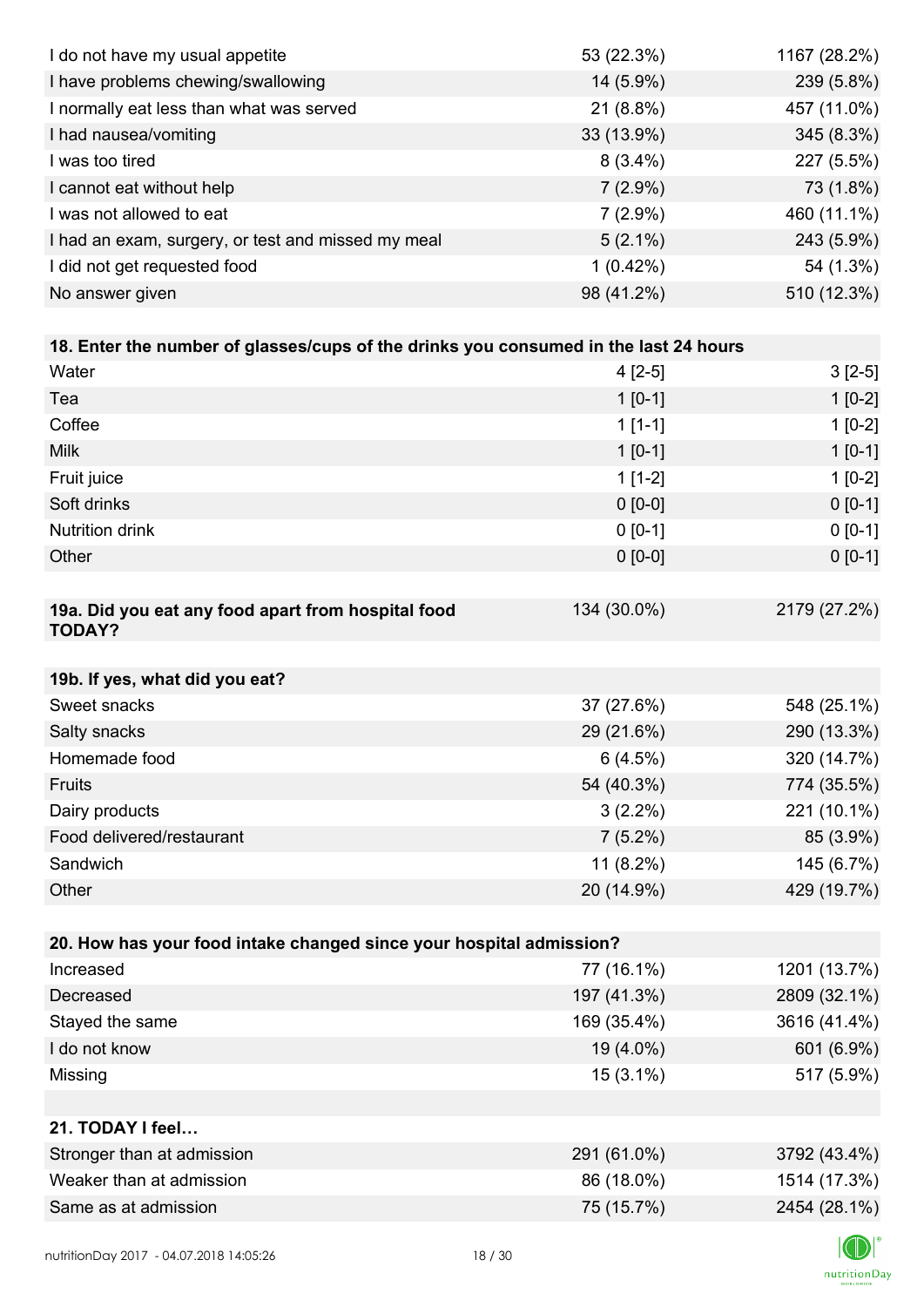| I was admitted today                                 | $6(1.3\%)$  | 239 (2.7%)   |
|------------------------------------------------------|-------------|--------------|
| I do not know                                        | $16(3.4\%)$ | 466 (5.3%)   |
| Missing                                              | 3(0.63%)    | 279 (3.2%)   |
|                                                      |             |              |
| 22. Can you walk without assistance TODAY?           |             |              |
| Yes                                                  | 269 (56.4%) | 5103 (58.4%) |
| No, only with assistance                             | 116 (24.3%) | 2181 (24.9%) |
| No, I stay in bed                                    | 72 (15.1%)  | 984 (11.3%)  |
| Missing                                              | $20(4.2\%)$ | 476 (5.4%)   |
|                                                      |             |              |
| 23. Did anyone help you complete this questionnaire? | 373 (79.0%) | 5889 (69.0%) |

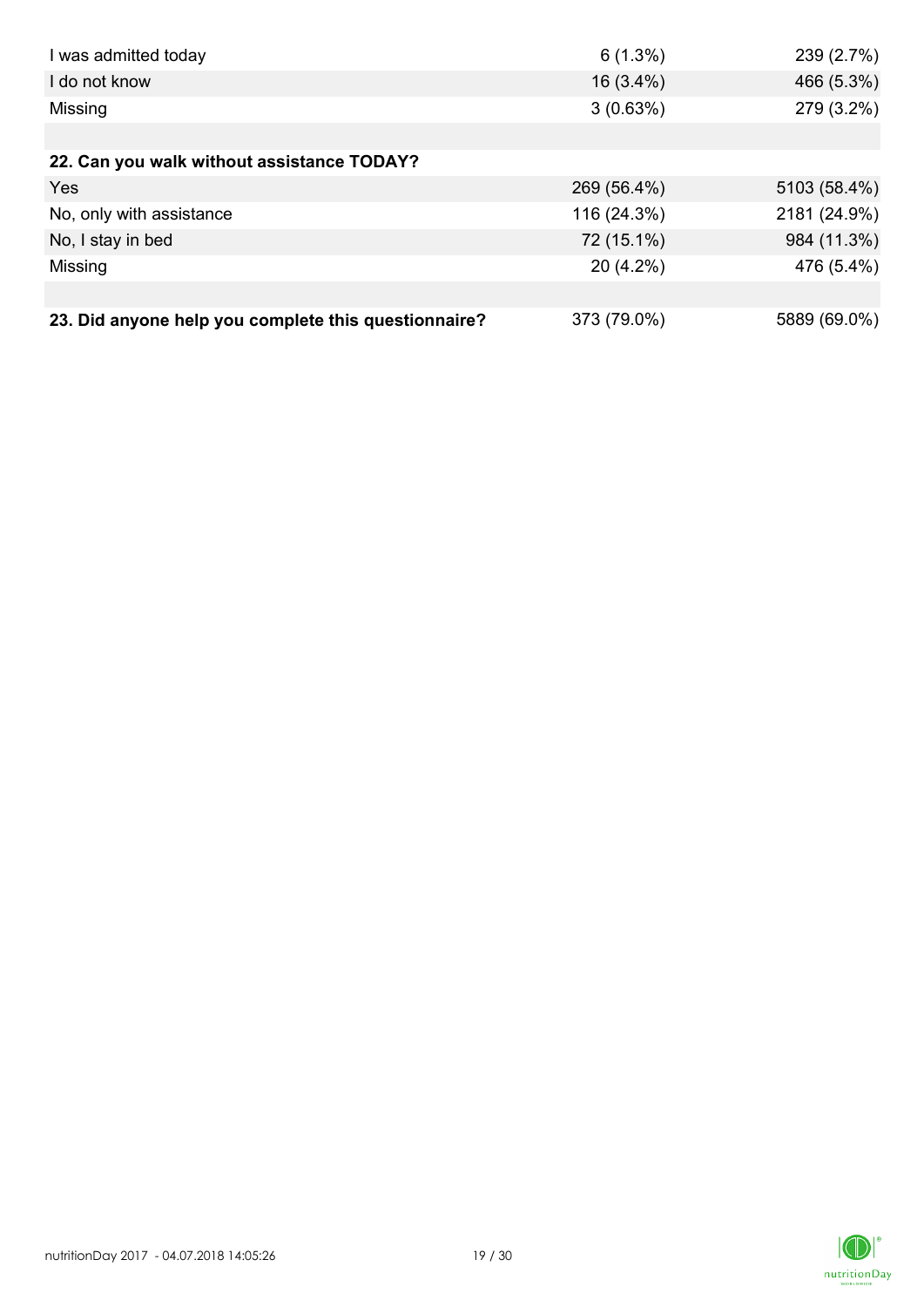|                                                                          | <b>YOUR RESULTS</b>      | <b>REFERENCE RESULTS</b> |
|--------------------------------------------------------------------------|--------------------------|--------------------------|
| Number of units with cancer patients:                                    | 10                       | 116                      |
| Computerized system in hospital:                                         | 10 units (100%) YES      | 112 units (97%) YES      |
| Nutritional treatment of cancer patients is part of overall<br>care plan | 9 units (90%) YES        | 98 units (84%) YES       |
| Nutritional treatment is considered                                      |                          |                          |
| Routinely                                                                | $9(90,0\%)$              | 59 (50,9%)               |
| When patient asks                                                        | $1(10,0\%)$              | 29 (25,0%)               |
| When body weight loss > 10%                                              | $1(10,0\%)$              | 39 (33,6%)               |
| During palliative phase                                                  | $1(10,0\%)$              | 33 (28,4%)               |
| Other                                                                    |                          | 6(5,17%)                 |
| Missing                                                                  | $1(10,0\%)$              | 17 (14,7%)               |
| Nutritional treatment is not part of the comprehensive approach due to   |                          |                          |
| Lack of evidence                                                         | $\overline{\phantom{a}}$ | $7(6,03\%)$              |
| No knowledge of the field                                                |                          | $7(6,03\%)$              |
| No reimbursement                                                         | $\overline{\phantom{a}}$ | $7(6,03\%)$              |
| It feeds the tumour                                                      |                          | $1(0,86\%)$              |
| Other                                                                    | $1(10,0\%)$              | 4(3,45%)                 |
|                                                                          |                          |                          |
| Nutritional therapy used for cancer patients                             |                          |                          |
| Nutrition according to nutrition plan                                    | 10 (100%)                | 67 (57,8%)               |
| Calculation of energy needs                                              | 8 (80,0%)                | 85 (73,3%)               |
| Monitoring patients intake and use of oral supplements                   | $9(90,0\%)$              | 102 (87,9%)              |
| None                                                                     |                          | 4(3,45%)                 |
| Other                                                                    |                          | $5(4,31\%)$              |
| Missing                                                                  |                          | 2(1,72%)                 |
| Nutritional therapy is not used due to                                   |                          |                          |
| Lack of evidence                                                         |                          | 2(1,72%)                 |
| Lack of experience                                                       |                          | 6(5,17%)                 |
| No reimbursement                                                         |                          | 3(2,59%)                 |
| Lack of dietitians                                                       | $\overline{\phantom{a}}$ | $8(6,90\%)$              |
| Lack of other experts                                                    | ۰                        | 3(2,59%)                 |
| Other                                                                    | -                        | $1(0,86\%)$              |
| Missing                                                                  | -                        |                          |
|                                                                          |                          |                          |

**Assessment of parameters in cancer patients & methods used:**

**Anthropometry/Body composition:**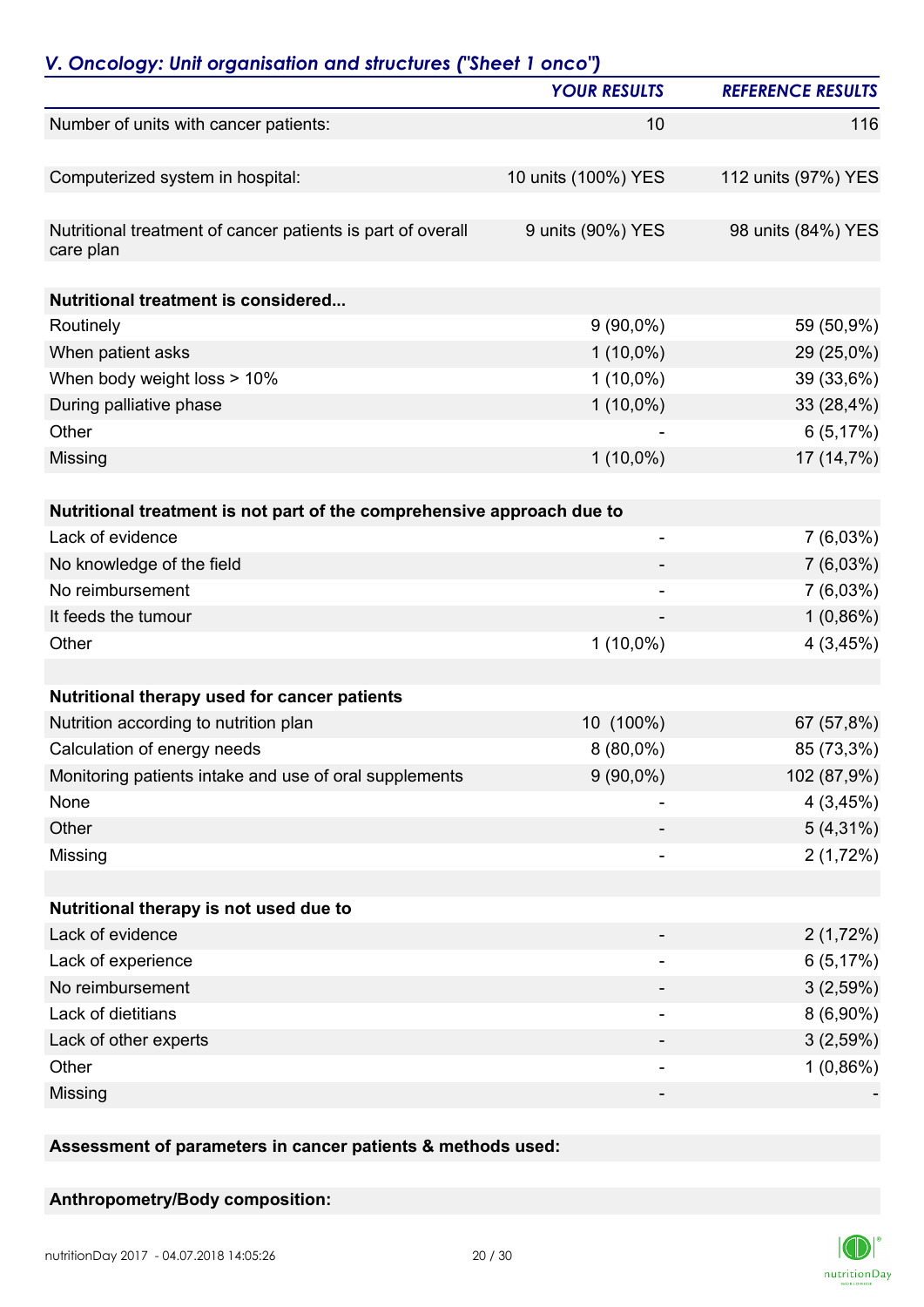| <b>Body weight</b>              |                              |             |
|---------------------------------|------------------------------|-------------|
| Regularly                       | 8 (80,0%)                    | 78 (67,2%)  |
| At chemotherapy                 | $\overline{\phantom{a}}$     | 12 (10,3%)  |
| When necessary                  | $1(10,0\%)$                  | 23 (19,8%)  |
| Never                           | $1(10,0\%)$                  | $1(0,86\%)$ |
| Unknown                         |                              | 1(0,86%)    |
| Missing                         |                              | 1(0,86%)    |
|                                 |                              |             |
| Anthropometrics (circumference) |                              |             |
| Regularly                       | $2(20,0\%)$                  | 13 (11,2%)  |
| At chemotherapy                 |                              | $1(0,86\%)$ |
| When necessary                  | $5(50,0\%)$                  | 42 (36,2%)  |
| Never                           | $3(30,0\%)$                  | 53 (45,7%)  |
| Unknown                         |                              | 1(0,86%)    |
| Missing                         | $\overline{\phantom{a}}$     | 6(5,17%)    |
|                                 |                              |             |
| <b>BIA</b>                      |                              |             |
| Regularly                       |                              | $5(4,31\%)$ |
| At chemotherapy                 | $\qquad \qquad \blacksquare$ |             |
| When necessary                  | $2(20,0\%)$                  | 25 (21,6%)  |
| Never                           | $8(80,0\%)$                  | 78 (67,2%)  |
| Unknown                         | $\overline{\phantom{a}}$     | 3(2,59%)    |
| Missing                         | $\qquad \qquad \blacksquare$ | $5(4,31\%)$ |
|                                 |                              |             |
| <b>CT SCAN</b>                  |                              |             |
| Regularly                       |                              | 6(5,17%)    |
| At chemotherapy                 |                              | 1(0,86%)    |
| When necessary                  |                              | 32 (27,6%)  |
| Never                           | 10 (100%)                    | 70 (60,3%)  |
| Unknown                         |                              | 3(2,59%)    |
| Missing                         |                              | 4(3,45%)    |
|                                 |                              |             |
| <b>DEXA</b>                     |                              |             |
| Regularly                       |                              | 2(1,72%)    |
| At chemotherapy                 | $\overline{\phantom{a}}$     |             |
| When necessary                  |                              | 16 (13,8%)  |
| Never                           | 10 (100%)                    | 85 (73,3%)  |
| Unknown                         |                              | $8(6,90\%)$ |
| Missing                         |                              | $5(4,31\%)$ |
|                                 |                              |             |
| <b>Other (body composition)</b> |                              |             |
| Regularly                       |                              | 1(0,86%)    |
| At chemotherapy                 |                              |             |
| When necessary                  | -                            | 17 (14,7%)  |
|                                 |                              |             |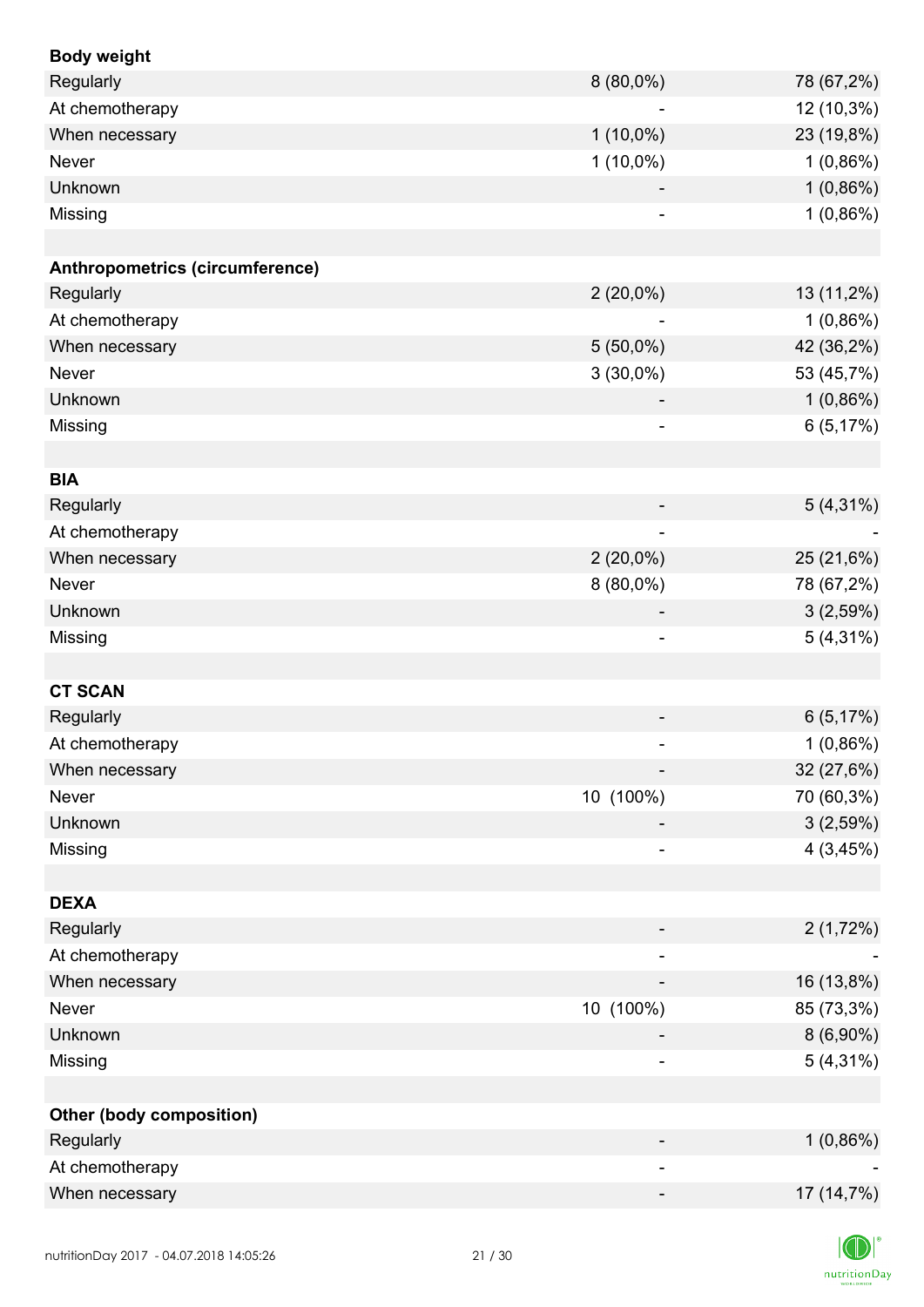| Never                                | 4 (40,0%)                | 40 (34,5%)  |
|--------------------------------------|--------------------------|-------------|
| Unknown                              | $1(10,0\%)$              | 21 (18,1%)  |
| Missing                              | $5(50,0\%)$              | 37 (31,9%)  |
|                                      |                          |             |
| <b>Body function:</b>                |                          |             |
| Handgrip                             |                          |             |
| Regularly                            |                          | 6(5,17%)    |
| At chemotherapy                      |                          | $1(0,86\%)$ |
| When necessary                       | $1(10,0\%)$              | 38 (32,8%)  |
| <b>Never</b>                         | $9(90,0\%)$              | 61 (52,6%)  |
| Unknown                              |                          | 4(3,45%)    |
| Missing                              |                          | 6(5,17%)    |
|                                      |                          |             |
| 6-minutes walking test               |                          |             |
| Regularly                            | $\overline{\phantom{a}}$ | 3(2,59%)    |
| At chemotherapy                      | $\overline{\phantom{a}}$ |             |
| When necessary                       | $1(10,0\%)$              | 33 (28,4%)  |
| <b>Never</b>                         | $9(90,0\%)$              | 68 (58,6%)  |
| Unknown                              |                          | $5(4,31\%)$ |
| Missing                              |                          | 7(6,03%)    |
|                                      |                          |             |
| <b>Other (body function)</b>         |                          |             |
| Regularly                            | $\overline{\phantom{a}}$ | 4(3,45%)    |
| At chemotherapy                      |                          |             |
| When necessary                       | $\overline{\phantom{a}}$ | 24 (20,7%)  |
| <b>Never</b>                         | 4 (40,0%)                | 45 (38,8%)  |
| Unknown                              |                          | 16 (13,8%)  |
| Missing                              | $6(60,0\%)$              | 27 (23,3%)  |
|                                      |                          |             |
| Nutritional requirements, calculated |                          |             |
| Regularly                            | $6(60,0\%)$              | 34 (29,3%)  |
| At chemotherapy                      |                          |             |
| When necessary                       | $2(20,0\%)$              | 65 (56,0%)  |
| <b>Never</b>                         |                          | $5(4,31\%)$ |
| Unknown                              |                          |             |
| Missing                              | $2(20,0\%)$              | 12 (10,3%)  |
|                                      |                          |             |
| <b>Nutritional intake:</b>           |                          |             |
| <b>Every meal</b>                    |                          |             |
| Regularly                            | $5(50,0\%)$              | 32 (27,6%)  |
| At chemotherapy                      |                          | 1(0,86%)    |
| When necessary                       | $1(10,0\%)$              | 51 (44,0%)  |
| Never                                | $1(10,0\%)$              | 13 (11,2%)  |
| Unknown                              |                          | 6(5,17%)    |

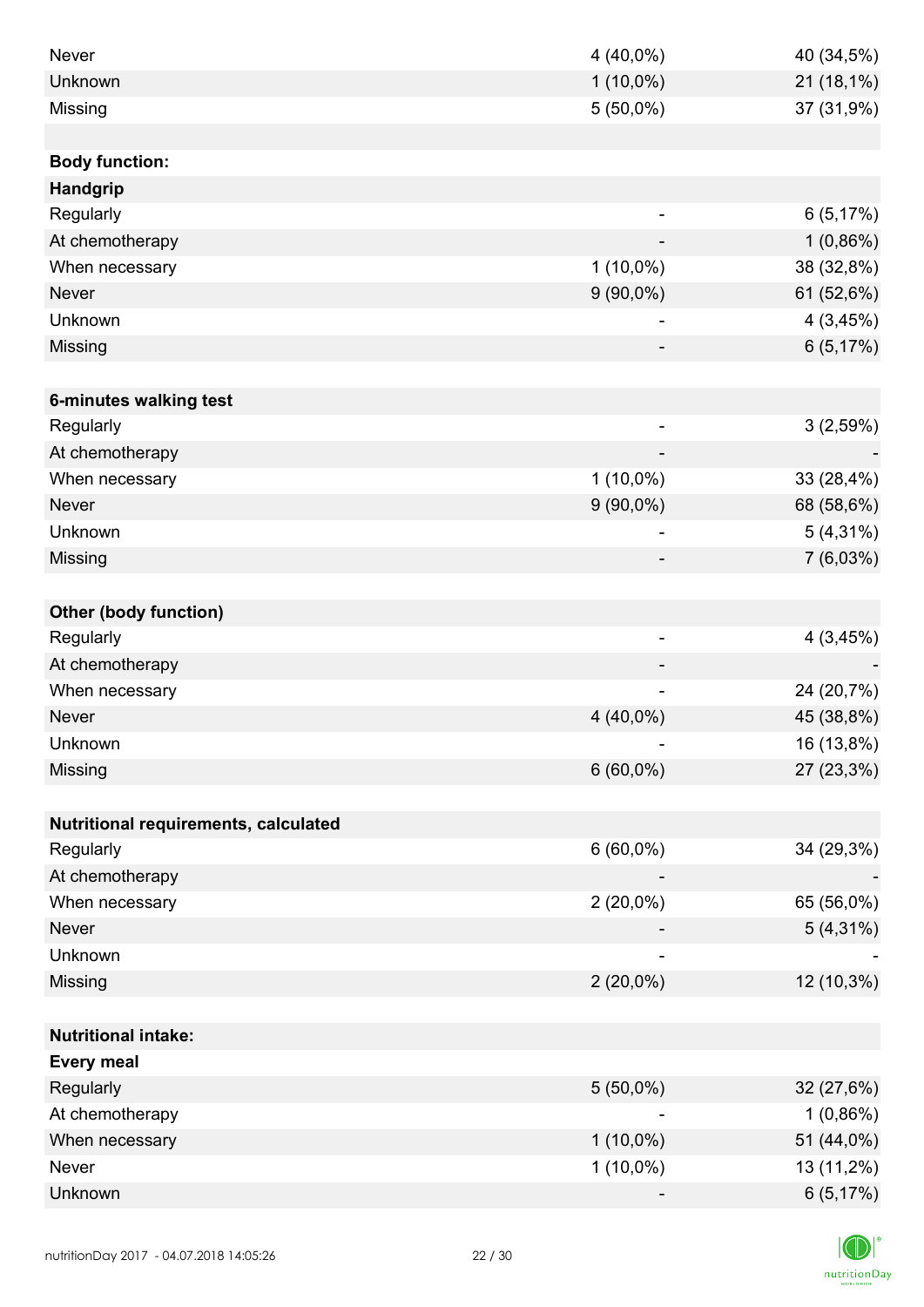| Missing                    | $3(30,0\%)$                  | 13 (11,2%)  |
|----------------------------|------------------------------|-------------|
|                            |                              |             |
| 1 meal per day             |                              |             |
| Regularly                  | $1(10,0\%)$                  | 12 (10,3%)  |
| At chemotherapy            |                              | $1(0,86\%)$ |
| When necessary             | $1(10,0\%)$                  | 36 (31,0%)  |
| Never                      | 4 (40,0%)                    | 19 (16,4%)  |
| Unknown                    |                              | 9(7,76%)    |
| Missing                    | $4(40,0\%)$                  | 39 (33,6%)  |
|                            |                              |             |
| 2 meals per day            |                              |             |
| Regularly                  | $1(10,0\%)$                  | 12 (10,3%)  |
| At chemotherapy            | $\qquad \qquad \blacksquare$ |             |
| When necessary             | $1(10,0\%)$                  | 35 (30,2%)  |
| Never                      | $4(40,0\%)$                  | 20 (17,2%)  |
| Unknown                    |                              | 9(7,76%)    |
| Missing                    | $4(40,0\%)$                  | 40 (34,5%)  |
|                            |                              |             |
| 24h recall                 |                              |             |
| Regularly                  | $4(40,0\%)$                  | 28 (24,1%)  |
| At chemotherapy            |                              | 2(1,72%)    |
| When necessary             | $4(40,0\%)$                  | 41 (35,3%)  |
| <b>Never</b>               | $2(20,0\%)$                  | 12 (10,3%)  |
| Unknown                    |                              | $7(6,03\%)$ |
| Missing                    | $\overline{\phantom{0}}$     | 26 (22,4%)  |
|                            |                              |             |
|                            |                              |             |
| Other (nutritional intake) |                              |             |
| Regularly                  |                              | 2(1,72%)    |
| At chemotherapy            |                              |             |
| When necessary             |                              | 17 (14,7%)  |
| Never                      | $4(40,0\%)$                  | 22 (19,0%)  |
| Unknown                    |                              | 18 (15,5%)  |
| Missing                    | $6(60,0\%)$                  | 57 (49,1%)  |
|                            |                              |             |
| Questionnaire completed by |                              |             |
| Dietitian                  | $9(90,0\%)$                  | 42 (36,2%)  |
| <b>Nurse</b>               |                              | 29 (25,0%)  |
| Physician                  |                              | 39 (33,6%)  |
| Nutritional scientist      | $1(10,0\%)$                  | $5(4,31\%)$ |
| Other                      |                              |             |
| Missing                    |                              | 1(0,86%)    |

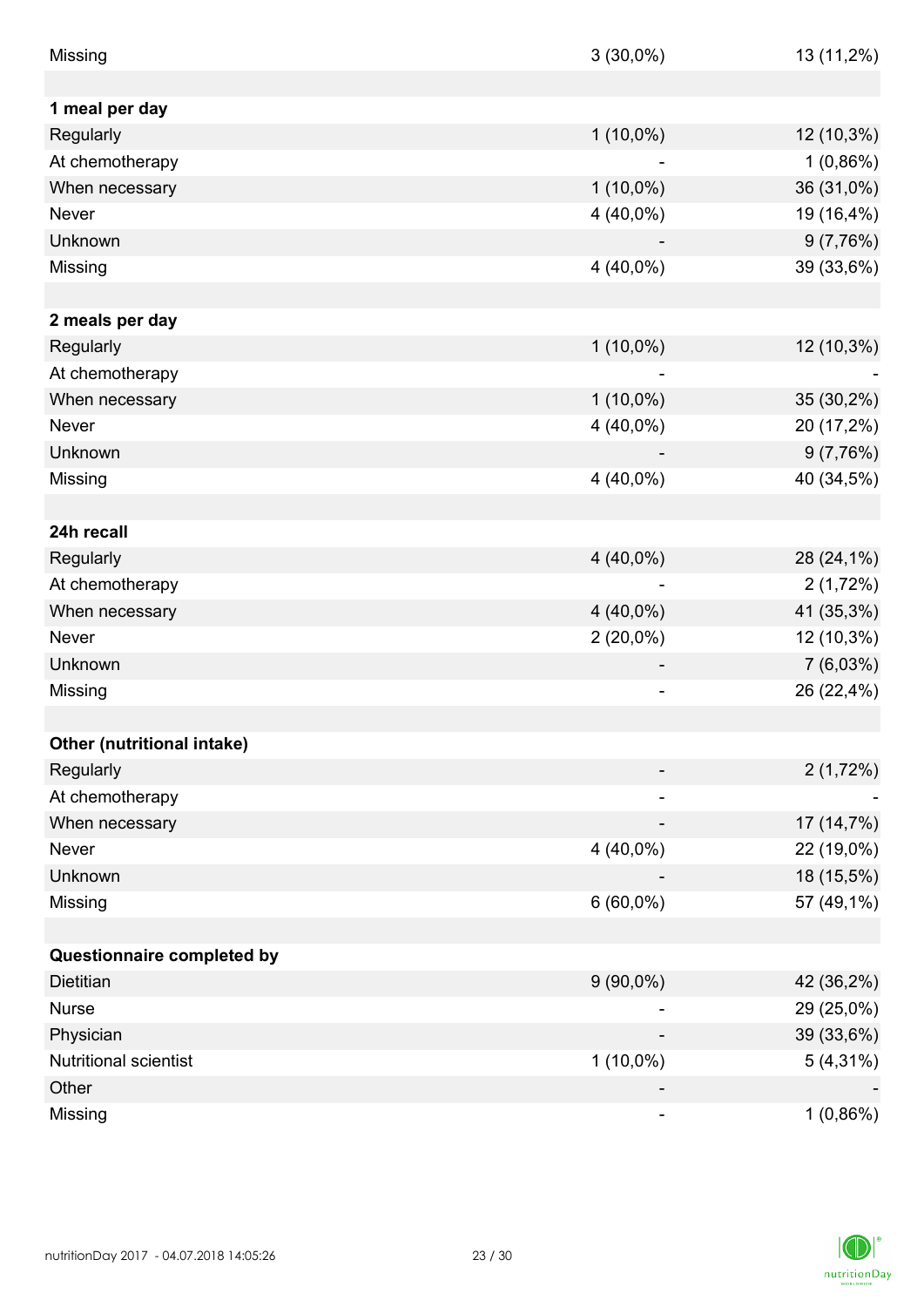| V. Oncology: Cancer patients - Diagnosis & therapy ("Sheet 2 onco") | <b>YOUR RESULTS</b> | <b>REFERENCE RESULTS</b> |
|---------------------------------------------------------------------|---------------------|--------------------------|
| Number of patients completing Sheet 2_onco:                         | 100                 | 1064                     |
|                                                                     |                     |                          |
| Demographic data:                                                   |                     |                          |
| Age (years)                                                         | 62 [18-92]          | 66 [18-96]               |
| Female gender                                                       | 44 (44,0%)          | 423 (39,8%)              |
| Weight (kg)                                                         | $67,3 \pm 16,0$     | $64,3 \pm 16,9$          |
| Height (cm)                                                         | $166, 1 \pm 8, 5$   | $165,4 \pm 9,8$          |
| BMI (kg/m2)                                                         | $24,4 \pm 5,5$      | $23,6 \pm 4,8$           |
| Outpatient (o)/Ward (w)                                             |                     |                          |
| Outpatient(o)                                                       | $2(2,00\%)$         | 63 (5,92%)               |
| Ward (w)                                                            | 97 (97,0%)          | 997 (93,7%)              |
| Missing                                                             | $1(1,00\%)$         | 4(0,38%)                 |
|                                                                     |                     |                          |
| <b>Goal of Therapy</b>                                              |                     |                          |
| Curative                                                            | 80 (80,0%)          | 606 (57,0%)              |
| Palliative                                                          | 16 (16,0%)          | 359 (33,7%)              |
| Terminal                                                            | $2(2,00\%)$         | 74 (6,95%)               |
| Missing                                                             | $2(2,00\%)$         | 25 (2,35%)               |
|                                                                     |                     |                          |
| <b>Reason for admission</b>                                         |                     |                          |
| Clinical diagnostics                                                | 23 (23,0%)          | 109 (10,2%)              |
| Therapy                                                             | 22 (22,0%)          | 516 (48,5%)              |
| Surgery related                                                     | 15 (15,0%)          | 225 (21,1%)              |
| <b>Treatment complications</b>                                      | 37 (37,0%)          | 124 (11,7%)              |
| Poor health status                                                  | $3(3,00\%)$         | 139 (13,1%)              |
| Independent care difficult                                          | $1(1,00\%)$         | 8(0,75%)                 |
| Missing                                                             |                     |                          |
|                                                                     |                     |                          |
| <b>Present cancer diagnosis</b>                                     |                     |                          |
| <b>Breast</b>                                                       | $6(6,00\%)$         | 59 (5,55%)               |
| Colon, rectum                                                       | 13 (13,0%)          | 172 (16,2%)              |
| Prostate                                                            | $4(4,00\%)$         | $31(2,91\%)$             |
| Lung                                                                | $8(8,00\%)$         | 86 (8,08%)               |
| <b>Skin</b>                                                         | $1(1,00\%)$         | 8(0,75%)                 |
| Kidney/bladder                                                      | $2(2,00\%)$         | 31 (2,91%)               |
| Gastric/oesophageal                                                 | 11 (11,0%)          | 152 (14,3%)              |
| Pancreas                                                            |                     | 69 (6,48%)               |
| Lymphoma                                                            | $6(6,00\%)$         | 102 (9,59%)              |
| Ears nose throat (ENT)                                              | $9(9,00\%)$         | 51 (4,79%)               |
| Leukaemia                                                           | 16 (16,0%)          | 77 (7,24%)               |
| Genital tract                                                       | 4 (4,00%)           | 38 (3,57%)               |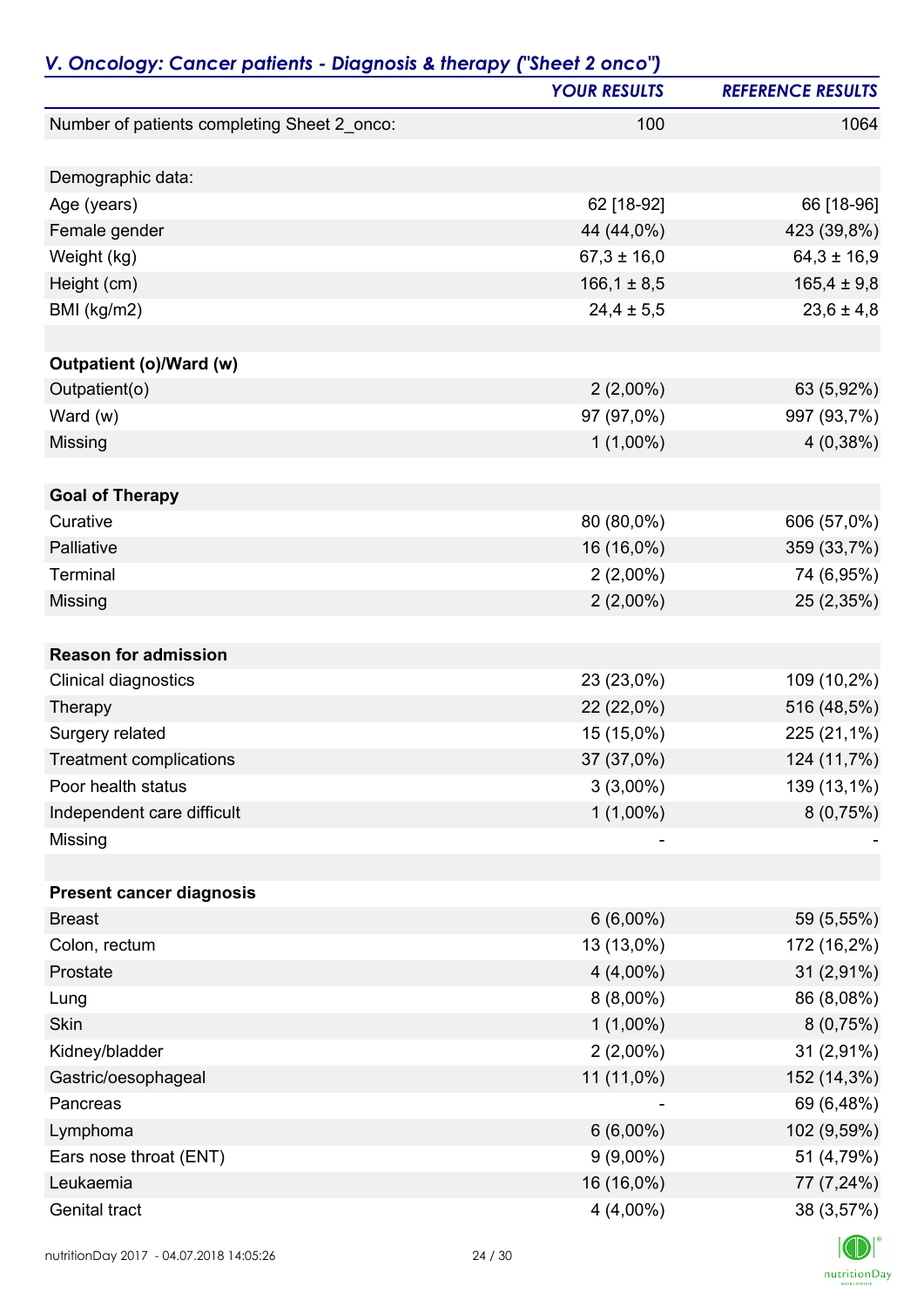| Liver                          | $4(4,00\%)$ | 106 (9,96%) |
|--------------------------------|-------------|-------------|
| Sarcoma                        | $3(3,00\%)$ | 11 (1,03%)  |
| <b>Brain</b>                   | $2(2,00\%)$ | 23 (2,16%)  |
| <b>Testicular</b>              | $1(1,00\%)$ |             |
| Other                          | 12 (12,0%)  | 85 (7,99%)  |
| Missing                        | $1(1,00\%)$ | 11 (1,03%)  |
|                                |             |             |
| <b>Time since diagnosis</b>    |             |             |
| 0-2 months                     | 28 (28,0%)  | 366 (34,4%) |
| 3-5 months                     | $9(9,00\%)$ | 184 (17,3%) |
| 6-12 months                    | 12 (12,0%)  | 169 (15,9%) |
| 1-2 years                      | 10 (10,0%)  | 147 (13,8%) |
| 2-4 years                      | 12 (12,0%)  | 82 (7,71%)  |
| > 4 years                      | $8(8,00\%)$ | 94 (8,83%)  |
| Missing                        | 10 (10,0%)  | 19 (1,79%)  |
|                                |             |             |
| <b>Cancer staging</b>          |             |             |
| 0=Carcinoma in situ            | $4(4,00\%)$ | 55 (5,17%)  |
| I=Localized                    | 20 (20,0%)  | 244 (22,9%) |
| II=Early locally advanced      | 11 (11,0%)  | 176 (16,5%) |
| III=Late locally advanced      | $4(4,00\%)$ | 176 (16,5%) |
| IV=Metastasised                | 18 (18,0%)  | 302 (28,4%) |
| Missing                        | 43 (43,0%)  | 111 (10,4%) |
|                                |             |             |
| Time since first therapy start |             |             |
| No therapy                     | 10 (10,0%)  | 134 (12,6%) |
| Tumour staging/diagnosis       | $5(5,00\%)$ | 67 (6,30%)  |
| 0-2 months                     | 21 (21,0%)  | 290 (27,3%) |
| 3-5 months                     | $4(4,00\%)$ | 145 (13,6%) |
| 6-12 months                    | 10 (10,0%)  | 153 (14,4%) |
| 1-2 years                      | $6(6,00\%)$ | 114 (10,7%) |
| 2-4 years                      | $7(7,00\%)$ | 64 (6,02%)  |
| > 4 years                      | $5(5,00\%)$ | 104 (9,77%) |
| Missing                        | 18 (18,0%)  | 16 (1,50%)  |
|                                |             |             |
| <b>Therapy situation</b>       |             |             |
| Diagnosis                      | 20 (20,0%)  | 109 (10,2%) |
| Chemotherapy 1st line          | 17 (17,0%)  | 191 (18,0%) |
| Chemotherapy > 1st line        | $7(7,00\%)$ | 173 (16,3%) |
| Radiotherapy                   | $3(3,00\%)$ | 70 (6,58%)  |
| Target therapy                 | $7(7,00\%)$ | 31 (2,91%)  |
| Hormone therapy                |             | 12 (1,13%)  |
| Palliative                     | $5(5,00\%)$ | 121 (11,4%) |
| Surgery                        | 17 (17,0%)  | 348 (32,7%) |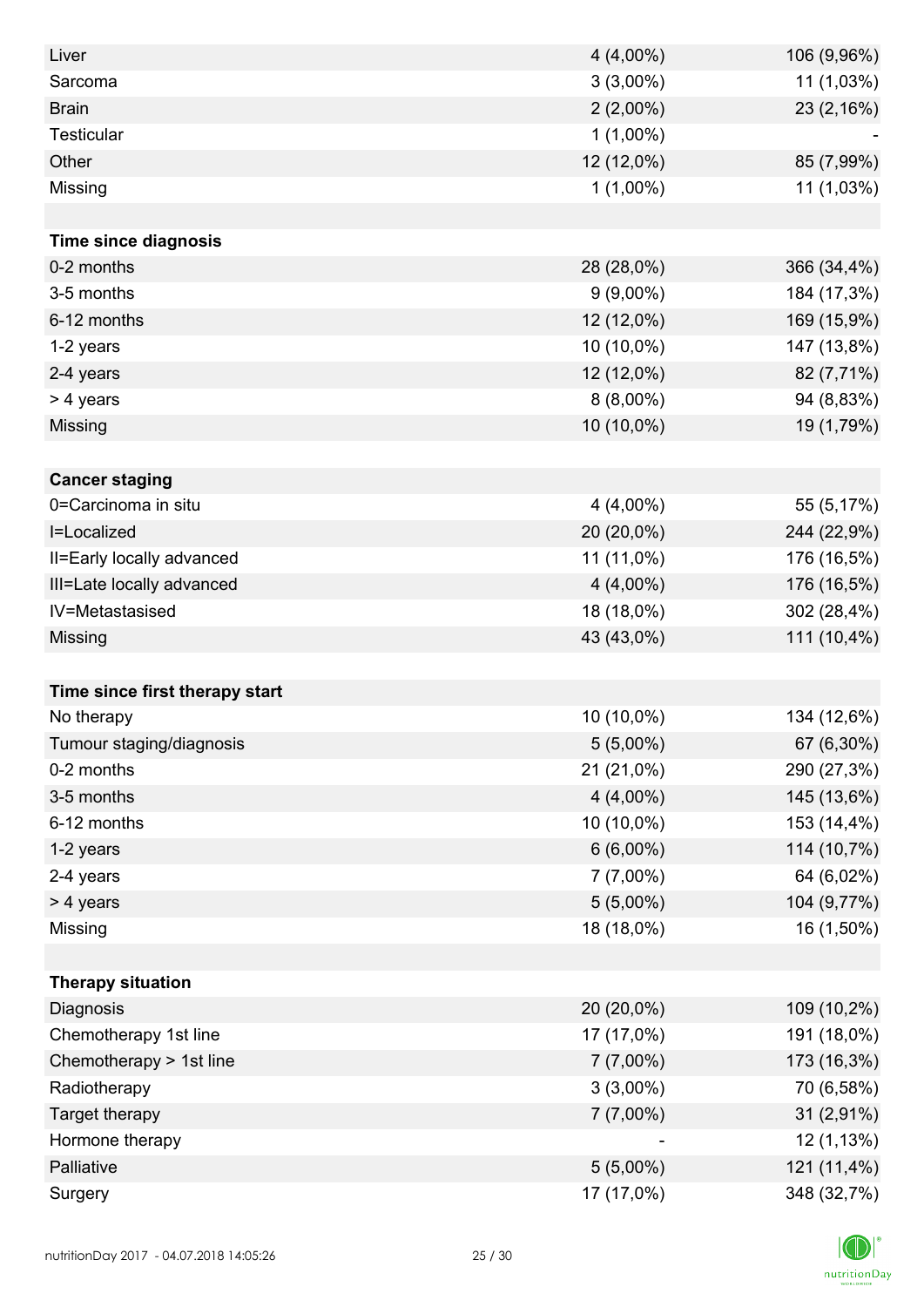| Cancer related complications                                                             | 24 (24,0%)  | 67 (6,30%)  |
|------------------------------------------------------------------------------------------|-------------|-------------|
| Therapy related complications                                                            | $3(3,00\%)$ | 43 (4,04%)  |
| Missing                                                                                  | $1(1,00\%)$ | 13 (1,22%)  |
|                                                                                          |             |             |
| <b>Infections</b>                                                                        |             |             |
| None                                                                                     | 61 (61,0%)  | 808 (75,9%) |
| Local                                                                                    | 30 (30,0%)  | 161 (15,1%) |
| General                                                                                  | $6(6,00\%)$ | 73 (6,86%)  |
| Missing                                                                                  | $3(3,00\%)$ | 22 (2,07%)  |
|                                                                                          |             |             |
| <b>Nutrition Treatment</b>                                                               |             |             |
| No special diet                                                                          | 21 (21,0%)  | 458 (43,0%) |
| Individualized diet plan                                                                 | 30 (30,0%)  | 305 (28,7%) |
| Energy rich/protein rich ONS                                                             | 21 (21,0%)  | 121 (11,4%) |
| Enteral nutrition (via NGT/PEG)                                                          | 15 (15,0%)  | 65 (6,11%)  |
| Parenteral nutrition                                                                     | $3(3,00\%)$ | 136 (12,8%) |
| ONS enriched with special nutrients                                                      | $5(5,00\%)$ | 25 (2,35%)  |
| Special nutrients (EPA, branched chained amino acids,<br>glutamine, arginine, carnitine) | $1(1,00\%)$ | 13 (1,22%)  |
| Personal preferences                                                                     | 18 (18,0%)  | 110 (10,3%) |
| Counselling                                                                              |             | 54 (5,08%)  |
| Other                                                                                    | $6(6,00\%)$ | 28 (2,63%)  |
| Missing                                                                                  |             |             |

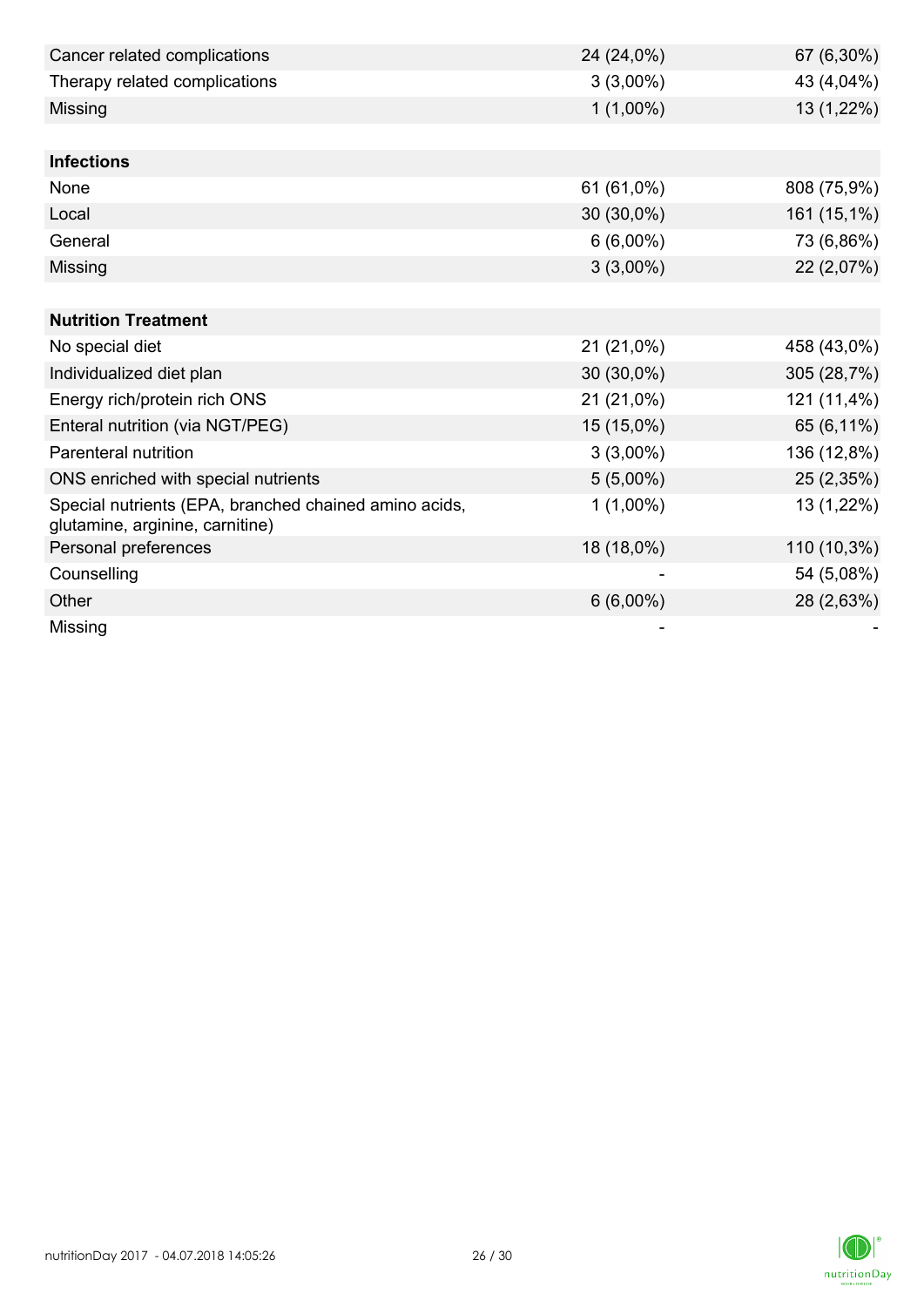| V. Oncology: Cancer patients - Appetite, food intake & quality of life ("Sheet 3 onco") |                     |                          |
|-----------------------------------------------------------------------------------------|---------------------|--------------------------|
|                                                                                         | <b>YOUR RESULTS</b> | <b>REFERENCE RESULTS</b> |
| Number of patients completing Sheet 3_onco:                                             | 100                 | 1056                     |
| Body weight prior to becoming ill                                                       | 70 [46-130]         | 70 [22-180]              |
|                                                                                         |                     |                          |
| Actual body weight                                                                      | 65 [31-130]         | 63 [21-128]              |
| Change in weight was                                                                    |                     |                          |
| Intentional                                                                             | $2(2,00\%)$         | 31 (2,91%)               |
| Unintentional                                                                           | 67 (67,0%)          | 644 (60,5%)              |
| Weight is stable                                                                        | 23 (23,0%)          | 180 (16,9%)              |
| Missing                                                                                 | $6(6,00\%)$         | 31 (2,91%)               |
| During the last week                                                                    |                     |                          |
| Patients who have had pain:                                                             |                     |                          |
| Not at all                                                                              | 34 (34,0%)          | 366 (34,4%)              |
| A little                                                                                | 27 (27,0%)          | 294 (27,6%)              |
| Quite a bit                                                                             | 22 (22,0%)          | 192 (18,0%)              |
| Very much                                                                               | 15 (15,0%)          | 108 (10,2%)              |
| Missing                                                                                 | $1(1,00\%)$         | 90 (8,46%)               |
| Patients who needed a rest:                                                             |                     |                          |
| Not at all                                                                              | 29 (29,0%)          | 261 (24,5%)              |
| A little                                                                                | 26 (26,0%)          | 311 (29,2%)              |
| Quite a bit                                                                             | 24 (24,0%)          | 243 (22,8%)              |
| Very much                                                                               | 18 (18,0%)          | 131 (12,3%)              |
| Missing                                                                                 | $2(2,00\%)$         | 98 (9,21%)               |
| Patients who felt weak:                                                                 |                     |                          |
| Not at all                                                                              | 25 (25,0%)          | 255 (24,0%)              |
| A little                                                                                | 38 (38,0%)          | 297 (27,9%)              |
| Quite a bit                                                                             | 19 (19,0%)          | 260 (24,4%)              |
| Very much                                                                               | 16 (16,0%)          | 142 (13,3%)              |
| Missing                                                                                 | $1(1,00\%)$         | 95 (8,93%)               |
| Patients who felt depressed:                                                            |                     |                          |
| Not at all                                                                              | 45 (45,0%)          | 382 (35,9%)              |
| A little                                                                                | 33 (33,0%)          | 337 (31,7%)              |
| Quite a bit                                                                             | 13 (13,0%)          | 148 (13,9%)              |
| Very much                                                                               | $6(6,00\%)$         | 80 (7,52%)               |
| Missing                                                                                 | $2(2,00\%)$         | 92 (8,65%)               |

#### **Patients who were tired:**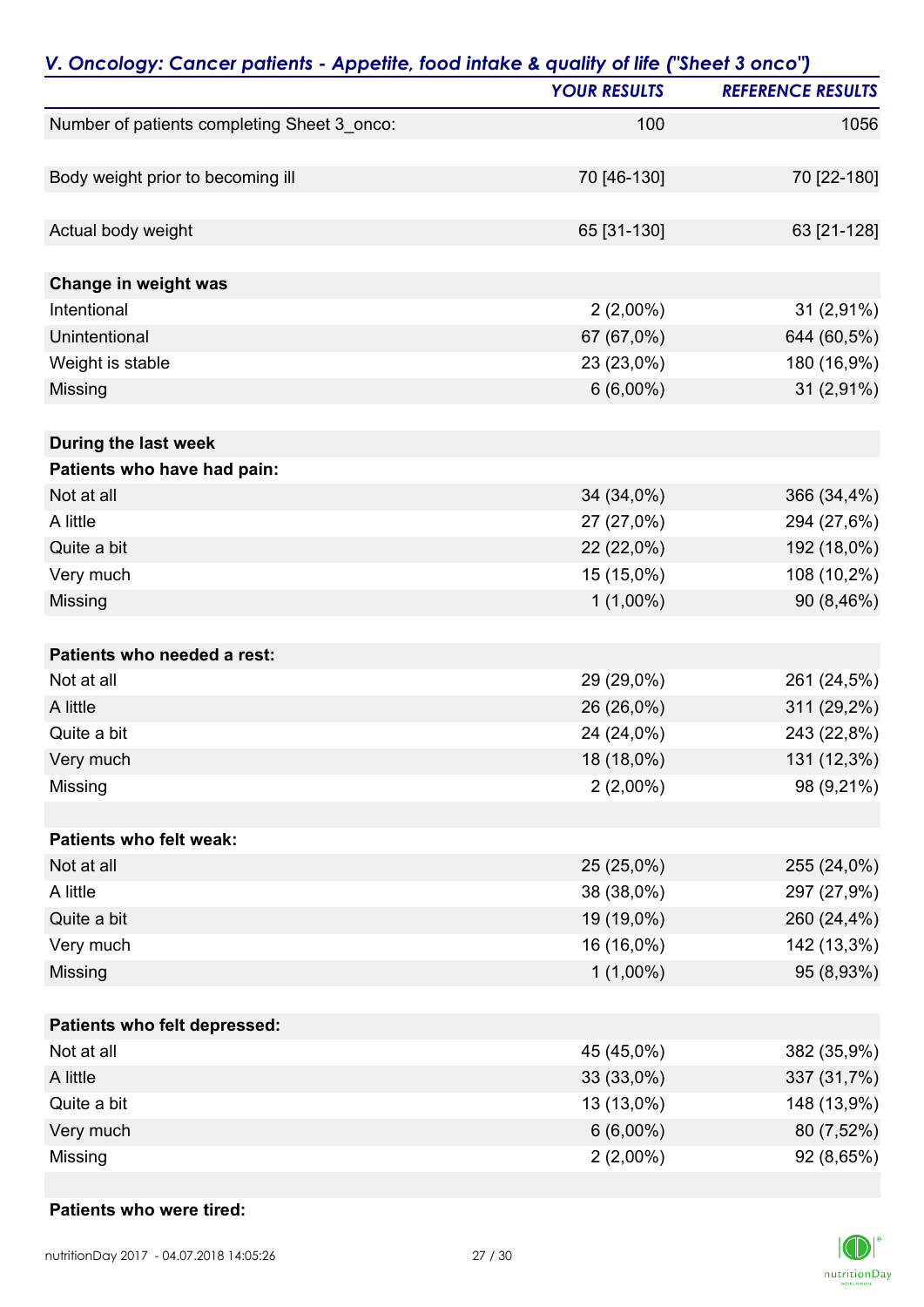| Not at all                                                  | 28 (28,0%)  | 272 (25,6%) |
|-------------------------------------------------------------|-------------|-------------|
| A little                                                    | 30 (30,0%)  | 317 (29,8%) |
| Quite a bit                                                 | 24 (24,0%)  | 240 (22,6%) |
| Very much                                                   | 15 (15,0%)  | 124 (11,7%) |
| Missing                                                     | $2(2,00\%)$ | 92 (8,65%)  |
|                                                             |             |             |
| Patients whose pain interfered with their daily activities: |             |             |
| Not at all                                                  | 40 (40,0%)  | 412 (38,7%) |
| A little                                                    | 21 (21,0%)  | 250 (23,5%) |
| Quite a bit                                                 | 18 (18,0%)  | 168 (15,8%) |
| Very much                                                   | 17 (17,0%)  | 114 (10,7%) |
| Missing                                                     | $3(3,00\%)$ | 97 (9,12%)  |
|                                                             |             |             |
| Patients who lacked appetite:                               |             |             |
| Not at all                                                  | 34 (34,0%)  | 386 (36,3%) |
| A little                                                    | 16 (16,0%)  | 270 (25,4%) |
| Quite a bit                                                 | 31 (31,0%)  | 171 (16,1%) |
| Very much                                                   | 16 (16,0%)  | 119 (11,2%) |
| Missing                                                     | $2(2,00\%)$ | 98 (9,21%)  |
|                                                             |             |             |
| <b>Just now</b>                                             |             |             |
| Patients who have pain:                                     |             |             |
| Not at all                                                  | 59 (59,0%)  | 411 (38,6%) |
| A little                                                    | 29 (29,0%)  | 337 (31,7%) |
| Quite a bit                                                 | $5(5,00\%)$ | 150 (14,1%) |
| Very much                                                   | $3(3,00\%)$ | 48 (4,51%)  |
| Missing                                                     | $3(3,00\%)$ | 101 (9,49%) |
|                                                             |             |             |
| Patients who need a rest:                                   |             |             |
| Not at all                                                  | 43 (43,0%)  | 225 (21,1%) |
| A little                                                    | 32 (32,0%)  | 351 (33,0%) |
| Quite a bit                                                 | 16 (16,0%)  | 263 (24,7%) |
| Very much                                                   | $5(5,00\%)$ | 102 (9,59%) |
| Missing                                                     | $3(3,00\%)$ | 100 (9,40%) |
|                                                             |             |             |
| <b>Patients who feel weak:</b>                              |             |             |
| Not at all                                                  | 44 (44,0%)  | 242 (22,7%) |
| A little                                                    | 35 (35,0%)  | 337 (31,7%) |
| Quite a bit                                                 | 11 (11,0%)  | 257 (24,2%) |
| Very much                                                   | $5(5,00\%)$ | 105 (9,87%) |
| Missing                                                     | $3(3,00\%)$ | 101 (9,49%) |
|                                                             |             |             |
| Patients who are depressed:                                 |             |             |
| Not at all                                                  | 54 (54,0%)  | 413 (38,8%) |

 $\Box$  $\label{eq:2} \mathsf{nutritionDay}$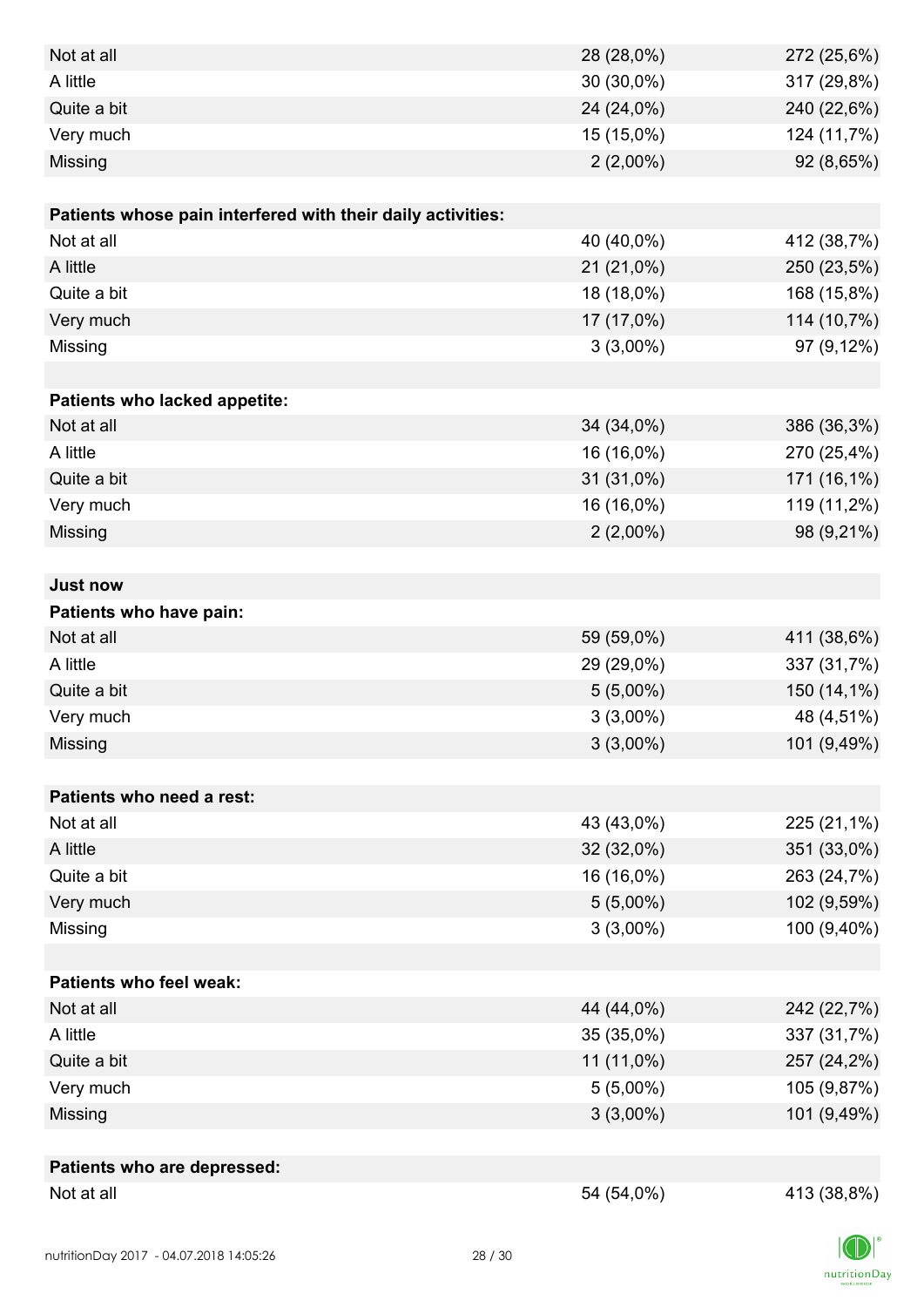| A little                                                    | 32 (32,0%)  | 338 (31,8%) |
|-------------------------------------------------------------|-------------|-------------|
| Quite a bit                                                 | $5(5,00\%)$ | 145 (13,6%) |
| Very much                                                   | $5(5,00\%)$ | 47 (4,42%)  |
| Missing                                                     | $3(3,00\%)$ | 99 (9,30%)  |
|                                                             |             |             |
| <b>Patients who are tired:</b>                              |             |             |
| Not at all                                                  | 42 (42,0%)  | 253 (23,8%) |
| A little                                                    | 36 (36,0%)  | 372 (35,0%) |
| Quite a bit                                                 | 10 (10,0%)  | 230 (21,6%) |
| Very much                                                   | $7(7,00\%)$ | 88 (8,27%)  |
| Missing                                                     | $3(3,00\%)$ | 98 (9,21%)  |
|                                                             |             |             |
| Patients whose pain interferes with their daily activities: |             |             |
| Not at all                                                  | 57 (57,0%)  | 378 (35,5%) |
| A little                                                    | 25 (25,0%)  | 285 (26,8%) |
| Quite a bit                                                 | $7(7,00\%)$ | 185 (17,4%) |
| Very much                                                   | $7(7,00\%)$ | 84 (7,89%)  |
| Missing                                                     | $3(3,00\%)$ | 103 (9,68%) |
|                                                             |             |             |
| Patients who lack appetite:                                 |             |             |
| Not at all                                                  | 43 (43,0%)  | 359 (33,7%) |
| A little                                                    | 23 (23,0%)  | 301 (28,3%) |
| Quite a bit                                                 | 16 (16,0%)  | 180 (16,9%) |
| Very much                                                   | 15 (15,0%)  | 98 (9,21%)  |
| Missing                                                     | $2(2,00\%)$ | 102 (9,59%) |
|                                                             |             |             |
| Reasons for change in appetite/food intake                  |             |             |
| Nausea/Vomiting                                             | 30 (30,0%)  | 161 (15,1%) |
| Inflammation in mouth                                       | 12 (12,0%)  | 57 (5,36%)  |
| Pain                                                        | 18 (18,0%)  | 120 (11,3%) |
| Constipation                                                | 13 (13,0%)  | 69 (6,48%)  |
| Diarrhea                                                    | $9(9,00\%)$ | 44 (4,14%)  |
| Change in taste/smell                                       | 16 (16,0%)  | 108 (10,2%) |
| Early satiation/Loss of appetite                            | 27 (27,0%)  | 252 (23,7%) |
| Other                                                       | 16 (16,0%)  | 201 (18,9%) |
| Missing                                                     | $1(1,00\%)$ | 51 (4,79%)  |
|                                                             |             |             |
| Maximum activity performed by patients                      |             |             |
| Able to do sports                                           | $1(1,00\%)$ | 46 (4,32%)  |
| Fully active                                                | $5(5,00\%)$ | 141 (13,3%) |
| Able to carry out light activities                          | 22 (22,0%)  | 210 (19,7%) |
| Able to carry out self care                                 | 27 (27,0%)  | 236 (22,2%) |
| Able to carry out limited self care                         | 21 (21,0%)  | 156 (14,7%) |
| Confined to bed or chair                                    | 21 (21,0%)  | 156 (14,7%) |